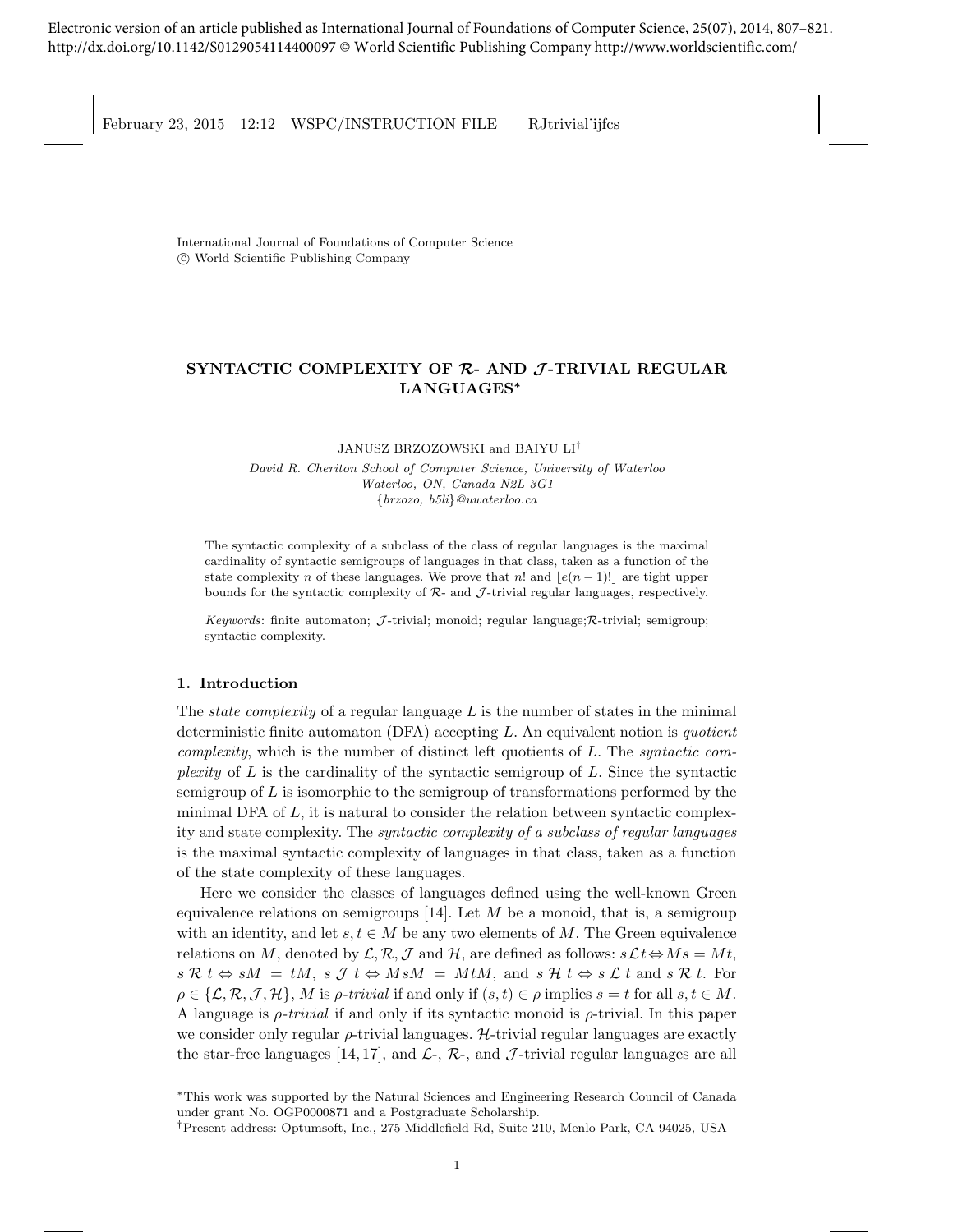subclasses of the class of star-free languages. The class of  $J$ -trivial languages is the intersection of the classes of  $\mathcal{R}\text{-trivial}$  and  $\mathcal{L}\text{-trivial}$  languages.

A language  $L \subseteq \Sigma^*$  is *piecewise-testable* if it is a finite boolean combination of languages of the form  $\Sigma^* a_1 \Sigma^* \cdots \Sigma^* a_l \Sigma^*$ , where  $a_i \in \Sigma$ . Simon [18, 19] proved in 1972 that a language is piecewise-testable if and only if it is  $J$ -trivial. A biautomaton is a finite automaton which can read the input word alternatively from left and right. In 2011 Klíma and Polák [10] showed that a language is piecewise-testable if and only if it is accepted by an acyclic biautomaton; here self-loops are allowed, as they are not considered cycles.

In 1979 Brzozowski and Fich [1] proved that a regular language is R-trivial if and only if its minimal DFA is partially ordered, that is, it is acyclic as above. They also showed that R-trivial regular languages are finite boolean combinations of languages  $\Sigma_1^* a_1 \Sigma_2^* \cdots \Sigma_l^* a_l \Sigma^*$ , where  $a_i \in \Sigma$  and  $\Sigma_i \subseteq \Sigma \setminus \{a_i\}$ . Recently Jirásková and Masopust proved a tight upper bound on the state complexity of reversal of Rand  $\mathcal{J}$ -trivial languages [8,9].

In the past, the syntactic complexity of the following subclasses of regular languages was considered: In 1970 Maslov [12] noted that  $n^n$  was a tight upper bound on the number of transformations performed by a DFA of n states. In 2003–2004, Holzer and König [7], and Krawetz, Lawrence and Shallit [11] studied unary and binary languages. In 2010 Brzozowski and Ye [5] examined ideal and closed regular languages. In 2012 Brzozowski, Li and Ye studied prefix-, suffix-, bifix-, and factor-free regular languages [4]. In 2013 Brzozowski, Li and Liu [3] considered six subclasses of star-free languages including monotonic, partially monotonic, nearly monotonic, finite/cofinite, definite, and reverse definite languages, where  $L$  is  $def$ *inite* (reverse-definite) if it can be decided whether a word w belongs to  $L$  by examining the suffix (prefix) of  $w$  of some fixed length.

We state basic definitions and facts in Section 2. In Sections 3 and 4 we prove tight upper bounds on the syntactic complexities of  $\mathcal{R}_-$  and  $\mathcal{J}_-$ -trivial regular languages, respectively. Section 5 concludes the paper. A much shorter version of this work appeared in [2]; many proofs that were omitted there are given in full in the present paper.

#### 2. Preliminaries

Let  $Q$  be a non-empty finite set with  $n$  elements, and assume without loss of generality that  $Q = \{1, 2, ..., n\}$ . There is a linear order on Q, namely the natural order  $\leq$  on integers. If X is a non-empty subset of Q, then the maximal element in X is denoted by max(X). A partition  $\pi$  of Q is a collection  $\pi = \{X_1, X_2, \ldots, X_m\}$  of non-empty subsets of Q such that  $Q = X_1 \cup X_2 \cup \cdots \cup X_m$ , and  $X_i \cap X_j = \emptyset$  for all  $1 \leq i \leq j \leq m$ . We call each subset  $X_i$  a block of  $\pi$ . For any partition  $\pi$  of Q, let  $\text{Max}(\pi) = \{\text{max}(X) \mid X \in \pi\}.$  The set of all partitions of Q is denoted by  $\Pi_Q$ . We define a partial order  $\leq$  on  $\Pi_Q$  such that, for any  $\pi_1, \pi_2 \in \Pi_Q$ ,  $\pi_1 \preceq \pi_2$  if and only if each block of  $\pi_1$  is contained in some block of  $\pi_2$ . We say  $\pi_1$  refines  $\pi_2$  if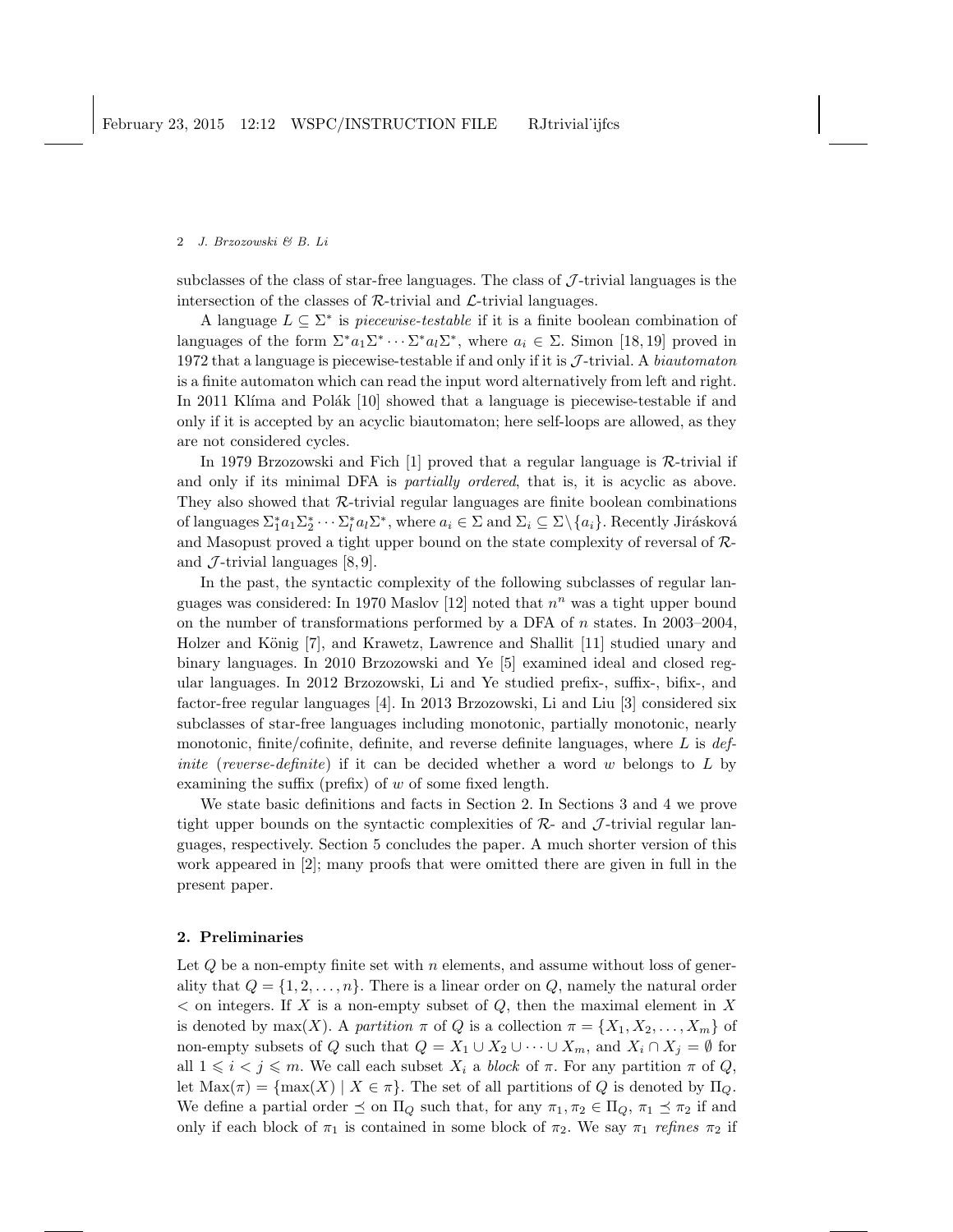$\pi_1 \preceq \pi_2$ . The poset  $(\Pi_Q, \preceq)$  is a finite lattice: For any  $\pi_1, \pi_2 \in \Pi_Q$ , the meet  $\pi_1 \wedge \pi_2$ is the  $\preceq$ -largest partition that refines both  $\pi_1$  and  $\pi_2$ , and the *join*  $\pi_1 \vee \pi_2$  is the  $\preceq$ -smallest partition that is refined by both  $\pi_1$  and  $\pi_2$ . From now on, we refer to the lattice  $(\Pi_Q, \preceq)$  simply as  $\Pi_Q$ .

A transformation of a set Q is a mapping of Q into itself. We consider only transformations t of a finite set Q. If  $j \in Q$ , then jt is the *image* of j under t. If X is a subset of Q, then  $Xt = \{jt | j \in X\}$ , and the *restriction* of t to X, denoted by  $t|_X$ , is a mapping from X to Xt such that  $jt|_X = jt$  for all  $j \in X$ . The composition of transformations  $t_1$  and  $t_2$  of Q is a transformation  $t_1 \circ t_2$  such that  $j(t_1 \circ t_2) = (jt_1)t_2$  for all  $j \in Q$ . We usually drop the operator "∘" and write  $t_1t_2$ for short. An arbitrary transformation can be written in the form

$$
t = \begin{pmatrix} 1 & 2 & \cdots & n-1 & n \\ i_1 & i_2 & \cdots & i_{n-1} & i_n \end{pmatrix},
$$

where  $i_k = kt, 1 \leq k \leq n$ , and  $i_k \in Q$ . We also use the notation  $t = [i_1, i_2, \ldots, i_n]$  for t above. The domain dom(t) of t is Q. The range rng(t) of t is the set rng(t) = Qt. The rank rank(t) of t is the cardinality of  $\text{rng}(t)$ , i.e.,  $\text{rank}(t) = |\text{rng}(t)|$ . The binary relation  $\omega_t$  on  $Q \times Q$  is defined as follows: For any  $i, j \in Q$ ,  $i, \omega_t j$  if and only if  $it^k = jt^l$  for some  $k, l \geqslant 0$ . This is an equivalence relation, and each equivalence class is called an *orbit* of t. For any  $i \in Q$ , the orbit of t containing i is denoted by  $\omega_t(i)$ . The set of all orbits of t is denoted by  $\Omega(t)$ . Clearly,  $\Omega(t)$  is a partition of Q.

A permutation of Q is a mapping of Q onto itself, so here  $\text{rng}(\pi) = Q$ . The *identity* transformation 1 maps each element to itself. A transformation  $t$  is a cycle of length k, where  $k \geq 2$ , if there exist pairwise different elements  $i_1, \ldots, i_k$  such that  $i_1t = i_2, i_2t = i_3, \ldots, i_{k-1}t = i_k$ , and  $i_kt = i_1$ , and the remaining elements are mapped to themselves. A cycle is denoted by  $(i_1, i_2, \ldots, i_k)$ . For  $i < j$ , a transposition is the cycle  $(i, j)$ . A unitary transformation, denoted by  $(j \rightarrow i)$ , has  $jt = i$ and  $ht = h$  for all  $h \neq j$ . A constant transformation, denoted by  $(Q \rightarrow i)$ , has  $jt = i$  for all j. A transformation t is an *idempotent* if  $t^2 = t$ . The set  $\mathcal{T}_Q$  of all transformations of  $Q$  is a finite semigroup, in fact, a monoid. We refer the reader to the book of Ganyushkin and Mazorchuk [6] for a detailed discussion of finite transformation semigroups.

For background about regular languages, we refer the reader to [20]. Let  $\Sigma$  be a non-empty finite alphabet. Then  $\Sigma^*$  is the free monoid generated by  $\Sigma$ , and  $\Sigma^+$ is the free semigroup generated by  $\Sigma$ . A *word* is any element of  $\Sigma^*$ , and the empty word is  $\varepsilon$ . The length of a word  $w \in \Sigma^*$  is |w|. A language over  $\Sigma$  is any subset of  $\Sigma^*$ . The reverse of a word w is denoted by  $w^R$ . For a language L, its reverse is  $L^R = \{w \mid w^R \in L\}.$  The *left quotient*, or simply *quotient*, of a language L by a word w is  $w^{-1}L = \{x \in \Sigma^* \mid wx \in L\}.$ 

The *Myhill congruence* [13]  $\approx_L$  of any language L is defined as follows:  $x \approx_L y$  if and only if  $uxv \in L \Leftrightarrow uyv \in L$  for all  $u, v \in \Sigma^*$ . This congruence is also known as the *syntactic congruence* of L. The quotient set  $\Sigma^+/\approx_L$  of equivalence classes of the relation  $\approx_L$  is a semigroup called the *syntactic semigroup* of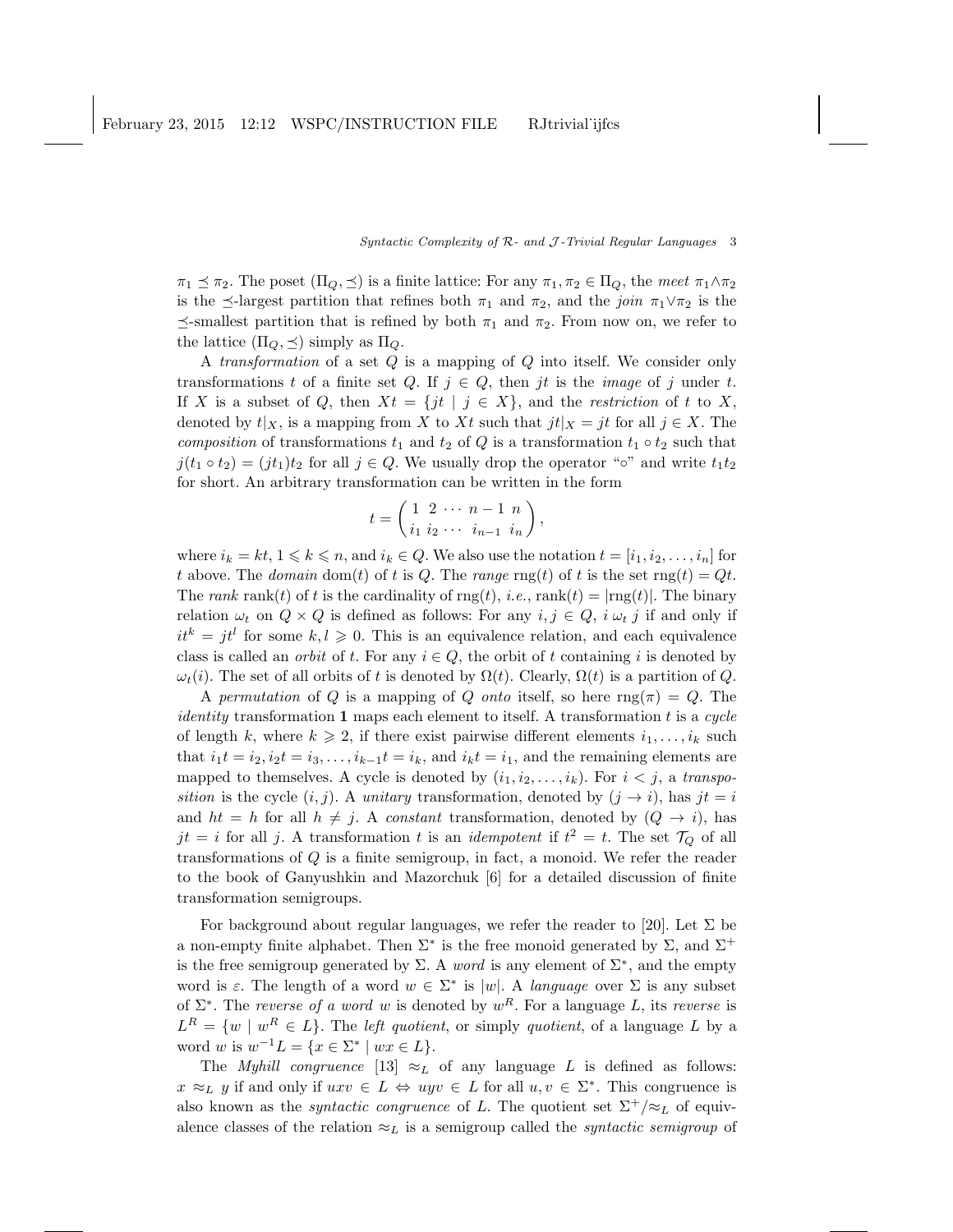L, and  $\Sigma^*/\approx_L$  is the *syntactic monoid* of L. The *syntactic complexity*  $\sigma(L)$  of L is the cardinality of its syntactic semigroup. A language is regular if and only if its syntactic semigroup is finite. We consider only regular languages, and so assume that all syntactic semigroups and monoids are finite.

A DFA is denoted by  $\mathcal{A} = (Q, \Sigma, \delta, q_1, F)$ , as usual. The DFA  $\mathcal A$  accepts a word  $w \in \Sigma^*$  if  $\delta(q_1, w) \in F$ . The language accepted by A is denoted by  $L(\mathcal{A})$ . If q is a state of A, then the language  $L_q$  of q is the language accepted by the DFA  $(Q, \Sigma, \delta, q, F)$ . Two states p and q of A are equivalent if  $L_p = L_q$ . If  $L \subseteq \Sigma^*$  is a regular language, then its *quotient DFA* is  $A = (Q, \Sigma, \delta, q_1, F)$ , where  $Q = \{w^{-1}L \mid$  $w \in \Sigma^*$ ,  $\delta(w^{-1}L, a) = (wa)^{-1}L, q_1 = \varepsilon^{-1}L = L, F = \{w^{-1}L \mid \varepsilon \in w^{-1}L\}.$  The quotient complexity  $\kappa(L)$  of L is the number of distinct quotients of L. The quotient DFA of  $L$  is the minimal DFA accepting  $L$ , and so quotient complexity is the same as state complexity.

If  $\mathcal{A} = (Q, \Sigma, \delta, q_1, F)$  is a DFA, then its transition semigroup [14], denoted by  $T_A$ , consists of all transformations  $t_w$  on Q performed by non-empty words  $w \in \Sigma^+$ such that  $jt_w = \delta(j, w)$  for all  $j \in Q$ . The syntactic semigroup  $T_L$  of a regular language  $L$  is isomorphic to the transition semigroup of the quotient DFA  $\mathcal A$  of L [14], and we represent elements of  $T_L$  by transformations in  $T_A$ . Given a set  $G = \{t_a \mid a \in \Sigma\}$  of transformations of Q, we can define the transition function  $\delta$ of some DFA A such that  $\delta(j, a) = j t_a$  for all  $j \in Q$ . The transition semigroup of such a DFA is the semigroup generated by  $G$ . When the context is clear, we write  $a = t$ , to mean that the transformation performed by  $a \in \Sigma$  is t.

## 3. R-Trivial Regular Languages

Given DFA  $\mathcal{A} = (Q, \Sigma, \delta, q_1, F)$ , we define the *reachability relation*  $\rightarrow$  as follows. For all  $p, q \in Q$ ,  $p \to q$  if and only if  $\delta(p, w) = q$  for some  $w \in \Sigma^*$ . We say that A is partially ordered [1] if the relation  $\rightarrow$  is a partial order on Q.

Consider the natural order  $\lt$  on Q. A transformation t of Q is non-decreasing if  $p \leqslant pt$  for all  $p \in Q$ . The set  $\mathcal{F}_Q$  of all non-decreasing transformations of Q is a semigroup, since the composition of two non-decreasing transformations is again non-decreasing. It was shown in [1] that a language L is  $\mathcal R$ -trivial if and only if its quotient DFA is partially ordered. Equivalently,  $L$  is an  $R$ -trivial language if and only if its syntactic semigroup contains only non-decreasing transformations.

It is known [6] that  $\mathcal{F}_Q$  is generated by the following set

$$
\mathcal{GF}_Q = \{1\} \cup \{t \in \mathcal{F}_Q \mid t^2 = t \text{ and } \text{rank}(t) = n - 1\}.
$$

For any transformation t of Q, let  $Fix(t) = \{j \in Q \mid jt = j\}$ . Then

**Lemma 1.** For any  $t \in \mathcal{GF}_Q$ ,  $\text{rng}(t) = \text{Fix}(t)$ .

**Proof.** Pick arbitrary  $t \in \mathcal{GF}_Q$ . The claim holds trivially for 1. Assume  $t \neq 1$ . Clearly Fix(t)  $\subseteq$  rng(t). Suppose there exists  $j \in \text{rng}(t)$  but  $jt \neq j$ . Then  $ht = j$  for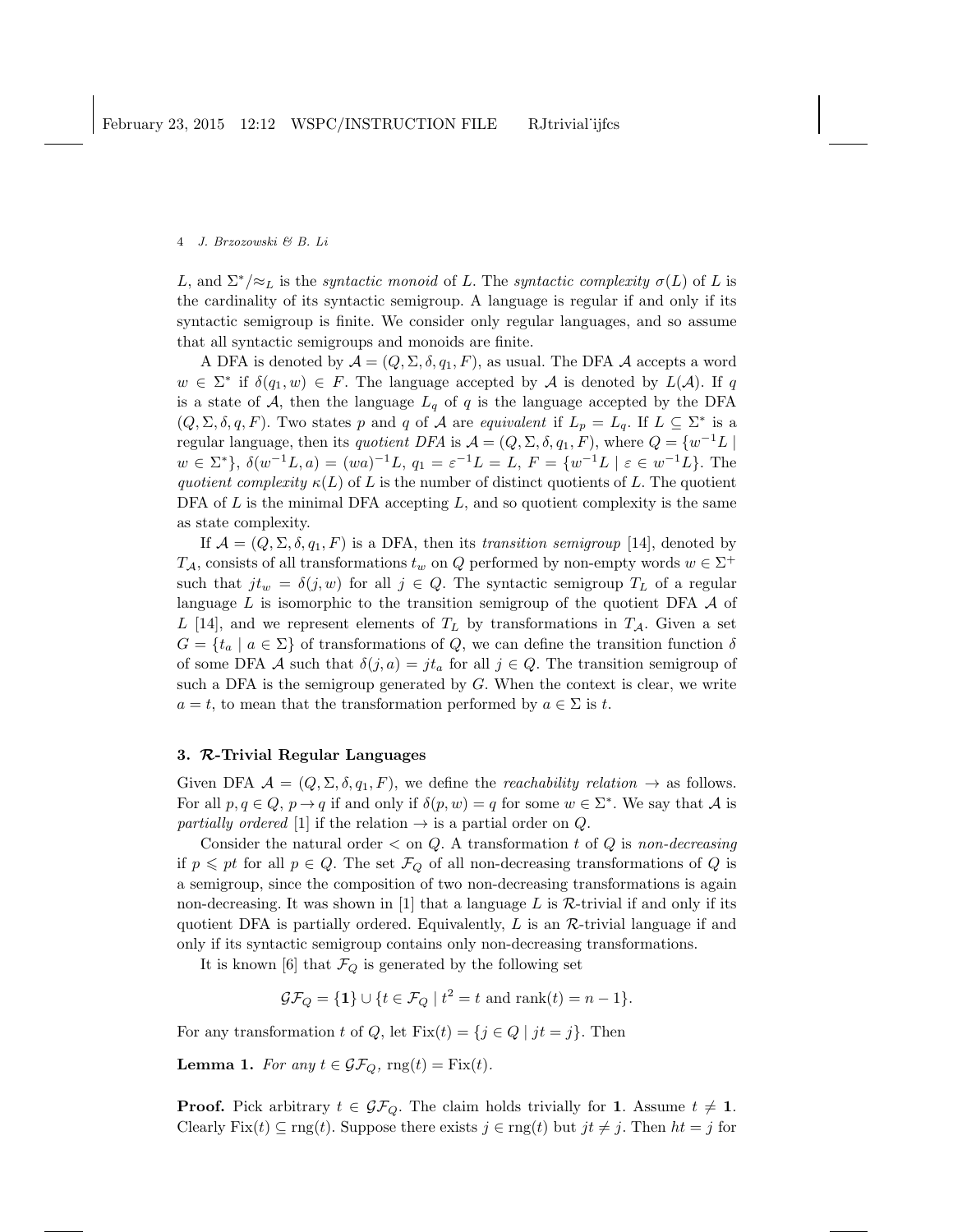some  $h \in Q$ , and  $h \neq j$ . However, since  $ht^2 = jt \neq j = ht$ , t is not an idempotent, which is a contradiction. Therefore  $\text{rng}(t) = \text{Fix}(t)$ .  $\Box$ 

If  $n = 1$ , then  $\mathcal{F}_Q$  contains only the identity transformation 1, and  $\mathcal{GF}_Q = \mathcal{F}_Q =$  ${1}$ . So  $|\mathcal{GF}_Q| = |\mathcal{F}_Q| = 1$ . Let  $\binom{n}{m}$  be the binomial coefficient. If  $n \geq 2$ , then we have

**Lemma 2.** For  $n \ge 2$ ,  $|\mathcal{GF}_Q| = 1 + {n \choose 2}$ .

**Proof.** Pick  $t \in \mathcal{GF}_Q$  such that  $t \neq 1$ . Then rank $(t) = n - 1$ , and, by Lemma 1,  $|\text{Fix}(t)| = n-1.$  There is only one element  $j \in Q \backslash \text{Fix}(t)$ , and  $j < jt$ . Note that t is fully determined by the pair  $(j, jt)$ . Hence there are  $\binom{n}{2}$  different t. Together with the identity **1**, the cardinality of  $\mathcal{GF}_Q$  is  $1 + \binom{n}{2}$ .  $\Box$ 

**Lemma 3.** If  $G \subseteq \mathcal{F}_Q$  and G generates  $\mathcal{F}_Q$ , then  $\mathcal{GF}_Q \subseteq G$ .

**Proof.** Suppose there exists  $t \in \mathcal{GF}_Q$  such that  $t \notin G$ . Since G generates  $\mathcal{F}_Q$ , t can be written as  $t = g_1 \cdots g_k$  for some  $g_1, \ldots, g_k \in G$ , where  $k \geq 2$ . Then  $\text{rng}(g_k) \supseteq \text{rng}(g_{k-1}g_k) \supseteq \cdots \supseteq \text{rng}(g_1 \cdots g_{k-1}g_k) = \text{rng}(t)$ . Note that **1** is the only element in  $\mathcal{F}_Q$  with range  $Q$ ; so if  $t = 1$ , then  $g_1 = \cdots = g_k = 1$ , a contradiction.

Assume  $t \neq 1$ , and  $g_i \neq 1$  for all  $i = 1, ..., k$ . Then rank $(t) = n - 1$ , and  $\text{rng}(g_1) = \cdots = \text{rng}(g_k) = \text{rng}(t)$ . Since each  $g_i$  is non-decreasing, for all  $p \in \text{Fix}(t)$ , we must have  $p \in Fix(g_i)$  as well; so  $Fix(t) \subseteq Fix(g_i)$ . Moreover, since  $Fix(g_i) \subseteq$  $\text{rng}(g_i) = \text{rng}(t)$  and  $\text{rng}(t) = \text{Fix}(t)$  by Lemma 1,  $\text{Fix}(g_i) = \text{Fix}(t) = \text{rng}(t)$ . Now, let q be the unique element in  $Q \setminus Fix(t)$ . Then  $qq_1 \neq q$ , and  $qq_1 \in Fix(q_2) = \cdots =$ Fix $(g_k)$ . So  $q(g_1 \cdots g_k) = qg_1$ . However, since  $t = g_1 \cdots g_k$ ,  $q(g_1 \cdots g_k) = qt$  and  $qt = qg_1$ . Hence  $t = g_1$ , and we get a contradiction again. Therefore  $\mathcal{GF}_Q \subseteq G$ .  $\Box$ 

Consequently,  $\mathcal{GF}_Q$  is the unique minimal generator of  $\mathcal{F}_Q$ . We also have

**Lemma 4.** For  $n \geq 1$ ,  $|\mathcal{F}_Q| = n!$ .

**Proof.** Pick an arbitrary  $t \in \mathcal{F}_Q$ . For each  $p \in Q$ , since  $p \leq pt$ , pt can be chosen from  $\{p, p+1, \ldots, n\}$ . Hence  $|\mathcal{F}_Q|=n!$ .  $\Box$ 

Using the lemmas, we obtain our first tight upper bound:

**Theorem 5.** If  $L \subseteq \Sigma^*$  is an R-trivial regular language of quotient complexity  $\kappa(L) = n \geq 1$ , then its syntactic complexity  $\sigma(L)$  satisfies  $\sigma(L) \leq n!$ , and this bound is tight if  $|\Sigma| \geq 1$  for  $n = 1$  and if  $|\Sigma| \geq 1 + {n \choose 2}$  for  $n \geq 2$ .

**Proof.** Let  $A$  be the quotient DFA of  $L$ , and let  $T<sub>L</sub>$  be its syntactic semigroup. Then  $T_L$  is a subset of  $\mathcal{F}_Q$ , and  $\sigma(L) \leq n!$ .

When  $n = 1$ , the only regular languages are  $\Sigma^*$  or  $\emptyset$ , and they are both  $\mathcal{R}$ -trivial and meet the bound 1. To see the bound is tight for  $n \geq 2$ , let  $\mathcal{A}_n = (Q, \Sigma, \delta, 1, \{n\})$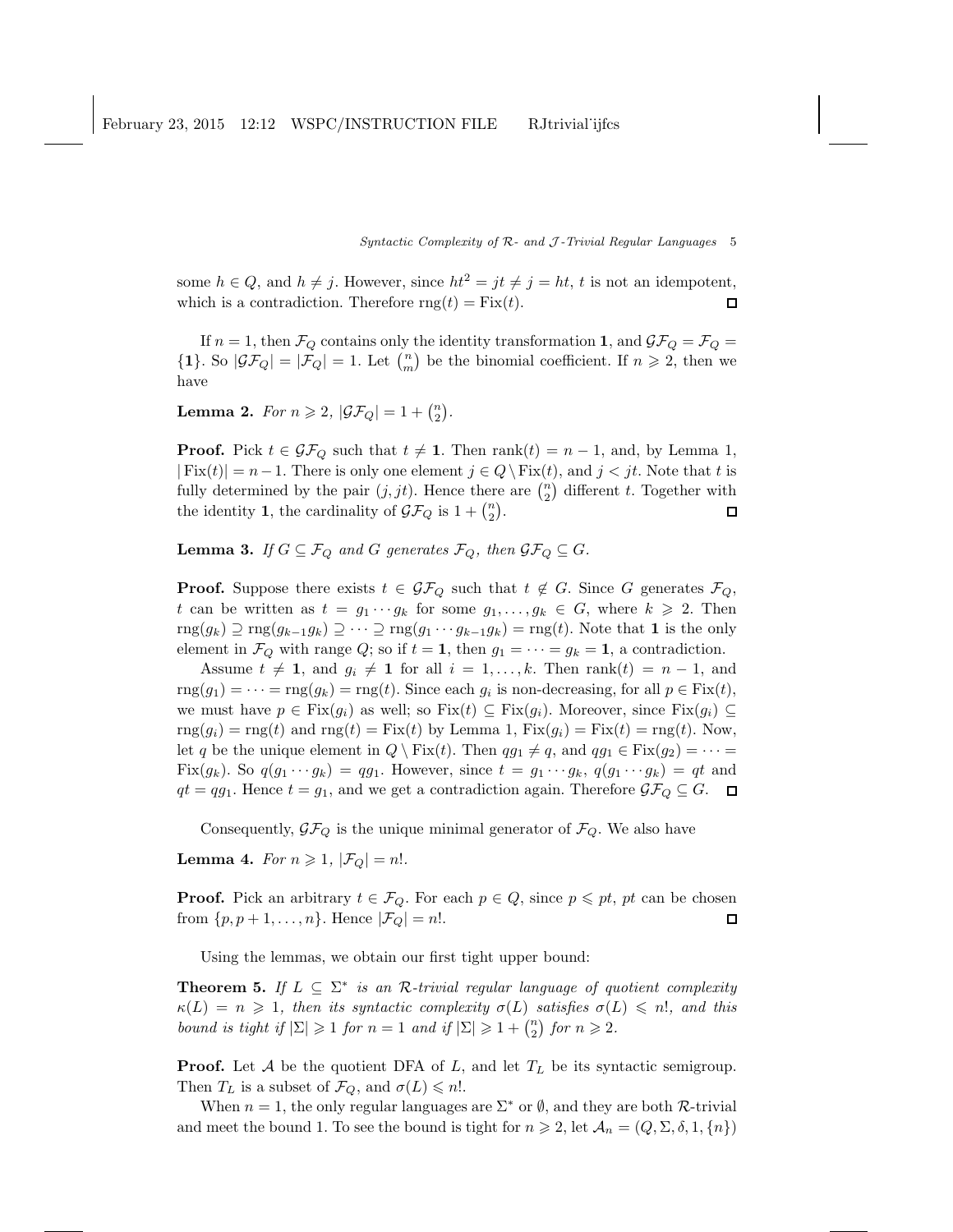be the DFA with alphabet  $\Sigma$  of size  $1 + {n \choose 2}$  and set of states  $Q = \{1, ..., n\}$ , where each  $a \in \Sigma$  defines a distinct transformation in  $\mathcal{GF}_Q$ . For each  $p \in Q$ , let  $t_p = [p, n, \ldots, n]$ . Since  $\mathcal{GF}_Q$  generates  $\mathcal{F}_Q$  and  $t_p \in \mathcal{F}_Q$ ,  $t_p = e_1 \cdots e_k$  for some  $e_1, \ldots, e_k \in \mathcal{GF}_Q$ , where k depends on p. Then there exist  $a_1, \ldots, a_k \in \Sigma$ such that each  $a_i$  performs  $e_i$  and state p is reached by  $w = a_1 \cdots a_k$ . Moreover, n is the only final state of  $A_n$ . Consider any non-final state  $q \in Q \setminus \{n\}$ . Since  $t = [2, 3, \ldots, n, n] \in \mathcal{F}_Q$ , there exist  $b_1, \ldots, b_l \in \Sigma$  such that the word  $u = b_1 \cdots b_l$ performs  $t$ . State  $q$  can be distinguished from other non-final states by the word  $u^{n-q}$ . Hence  $L = L(\mathcal{A}_n)$  has quotient complexity  $\kappa(L) = n$ . The syntactic monoid of L is  $\mathcal{F}_Q$ , and so  $\sigma(L) = n!$ . By Lemma 3, the alphabet of  $\mathcal{A}_n$  is minimal.  $\Box$ 

**Example 6.** When  $n = 4$ , there are  $4! = 24$  non-decreasing transformations of  $Q = \{1, 2, 3, 4\}$ . Among them, there are 11 transformations with rank  $n - 1 = 3$ . The following 6 transformations from the 11 are idempotents:  $e_1 = [1, 2, 4, 4], e_2 =$  $[1, 3, 3, 4], e_3 = [1, 4, 3, 4], e_4 = [2, 2, 3, 4], e_5 = [3, 2, 3, 4], e_6 = [4, 2, 3, 4].$ 

Together with the identity transformation 1, we have the generating set  $\mathcal{GF}_{Q}$  for  $\mathcal{F}_Q$  with  $\gamma$  transformations. We can then define the DFA  $\mathcal{A}_4$  with  $\gamma$  inputs as in the proof of Theorem 5;  $A_4$  is shown in Fig. 1. The quotient complexity of  $L = L(A_4)$ is 4, and the syntactic complexity of L is 24.



Fig. 1. DFA  $\mathcal{A}_4$  with  $\kappa(L(\mathcal{A}_4)) = 4$  and  $\sigma(L(\mathcal{A}_4)) = 24$ ; the input performing the identity transformation is not shown.

## 4.  $J$ -Trivial Regular Languages

For any  $m \geq 1$ , we define an equivalence relation  $\leftrightarrow_m$  on  $\Sigma^*$  as follows. For any  $u, v \in \Sigma^*, u \leftrightarrow_m v$  if and only if for every  $x \in \Sigma^*$  with  $|x| \leq m$ , x is a subword of u if and only if x is a subword of v. Let L be any language over  $\Sigma$ . Then L is piecewise-testable if there exists  $m \geq 1$  such that, for every  $u, v \in \Sigma^*$ ,  $u \leftrightarrow_m v$ implies that  $u \in L \Leftrightarrow v \in L$ . Let  $\mathcal{A} = (Q, \Sigma, \delta, q_1, F)$  be a DFA. If  $\Gamma$  is a subset of  $\Sigma$ , a component of A restricted to  $\Gamma$  is a minimal subset P of Q such that, for all  $p \in Q$ and  $w \in \Gamma^*$ ,  $\delta(p, w) \in P$  if and only if  $p \in P$ . A state q of A is maximal if  $\delta(q, a) = q$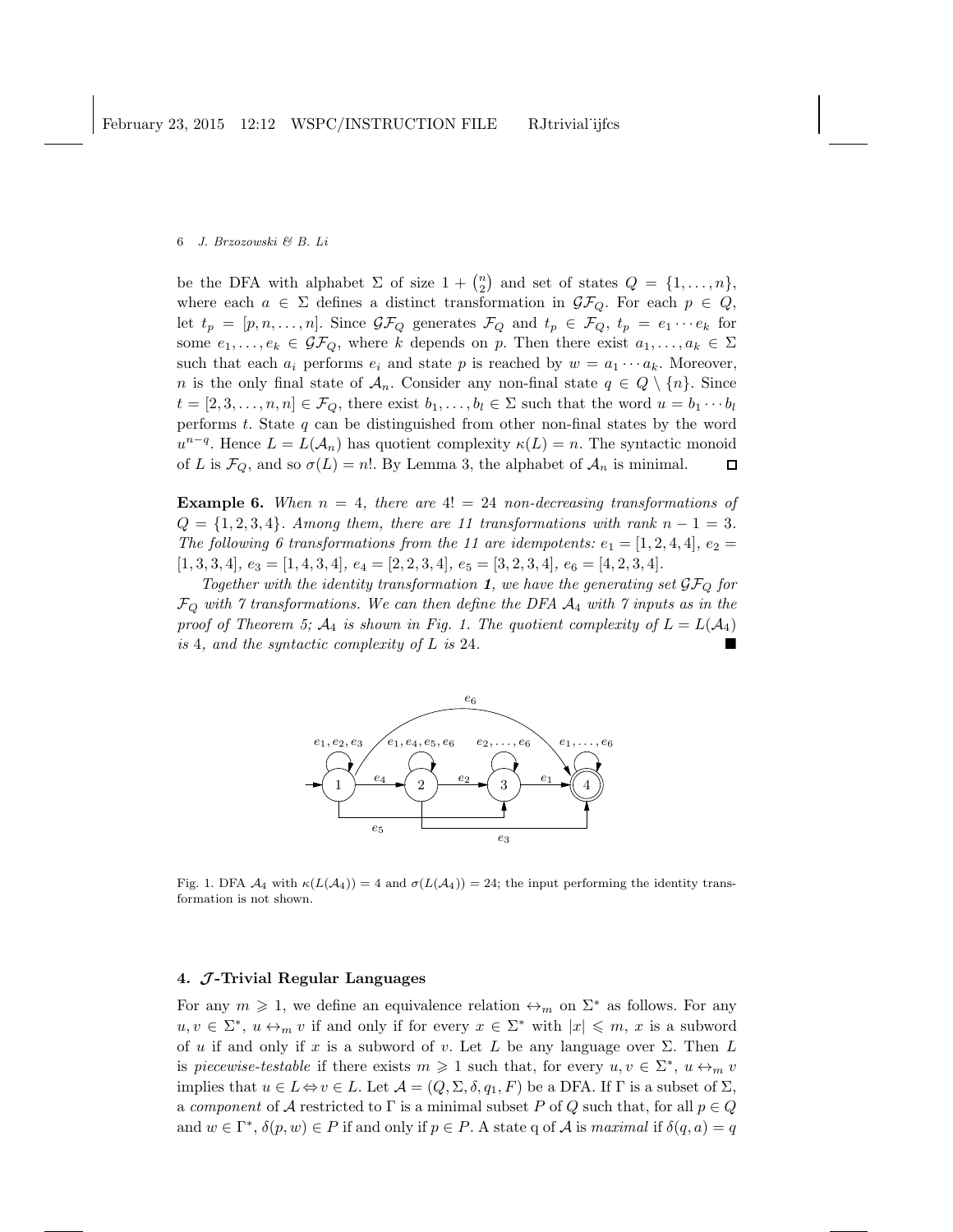for all  $a \in \Sigma$ . Simon [19] proved the following characterization of piecewise-testable languages.

**Theorem 7 (Simon)** Let L be a regular language over  $\Sigma$ , let A be its quotient DFA, and let  $T_L$  be its syntactic monoid. Then the following are equivalent:

- (1) L is piecewise-testable.
- (2) A is partially ordered, and for every non-empty subset  $\Gamma$  of  $\Sigma$ , each component of A restricted to  $\Gamma$  has exactly one maximal state.
- (3)  $T_L$  is  $J$ -trivial.

Consequently, a regular language is piecewise-testable if and only if it is  $\mathcal{J}$ trivial. The following characterization of  $\mathcal{J}$ -trivial monoids is due to Saito [16].

**Theorem 8 (Saito)** Let S be a monoid of transformations of  $Q$ . Then the following are equivalent:

- $(1)$  S is J-trivial.
- (2) S is a subset of  $\mathcal{F}_Q$  and  $\Omega(ts) = \Omega(t) \vee \Omega(s)$  for all  $t, s \in S$ .

Let L be a J-trivial language with quotient DFA  $\mathcal{A} = (Q, \Sigma, \delta, q_1, F)$  and syntactic monoid  $T_L$ . Since  $T_L \subseteq \mathcal{F}_Q$ , an upper bound on the cardinality of  $\mathcal{J}$ -trivial submonoids of  $\mathcal{F}_Q$  is an upper bound on the syntactic complexity of L.

**Lemma 9.** If  $t, s \in \mathcal{F}_Q$ , then

- (1) Fix(t) = Max( $\Omega(t)$ ).
- (2)  $\Omega(t) \preceq \Omega(s)$  implies  $Fix(t) \supseteq Fix(s)$ , where  $Fix(t) = Fix(s)$  if and only if  $\Omega(t) = \Omega(s).$

**Proof.** 1. First, for each  $j \in Max(\Omega(t))$ , since  $t \in \mathcal{F}_Q$ , we have  $jt = j$ , and  $j \in Fix(t)$ . So Max $(\Omega(t)) \subseteq Fix(t)$ . On the other hand, if there exists  $j \in Fix(t) \setminus$  $\text{Max}(\Omega(t))$ , then  $jt = j$ , and  $j < \max(\omega_t(j))$ . Let  $i = \max(\omega_t(j))$ ; then  $it = i$  and, for any  $k, l \geq 0$ ,  $jt^k = j < i = it^l$ . So  $i \notin \omega_t(j)$ , which is a contradiction. Hence  $Fix(t) = Max(\Omega(t)).$ 

2. Assume  $\Omega(t) \preceq \Omega(s)$ . By definition, we have  $\text{Max}(\Omega(t)) \supseteq \text{Max}(\Omega(s))$ . Then, by 1, Fix(t)  $\supseteq$  Fix(s). Furthermore,  $\Omega(t) = \Omega(s)$  if and only if  $\text{Max}(\Omega(t)) =$  $\text{Max}(\Omega(s))$ , and if and only if  $\text{Fix}(t) = \text{Fix}(s)$ .  $\Box$ 

**Example 10.** Consider non-decreasing transformation  $t = [1, 3, 3, 5, 6, 6]$ , as shown in Fig. 2 (a). The orbit set  $\Omega(t)$  has three blocks: {1}, {2,3}, and {4,5,6}. Note that  $Fix(t) = \{1, 3, 6\} = Max(\Omega(t)),$  as expected.

Let  $s = [4, 3, 3, 6, 6, 6]$  be another non-decreasing transformation, as shown in Fig. 2 (b). The orbit set  $\Omega(s)$  has two blocks: {1, 4, 5, 6} and {2, 3}. Note that  $\Omega(t) \prec$  $\Omega(s)$  and  $Fix(t) \supset Fix(s)$ .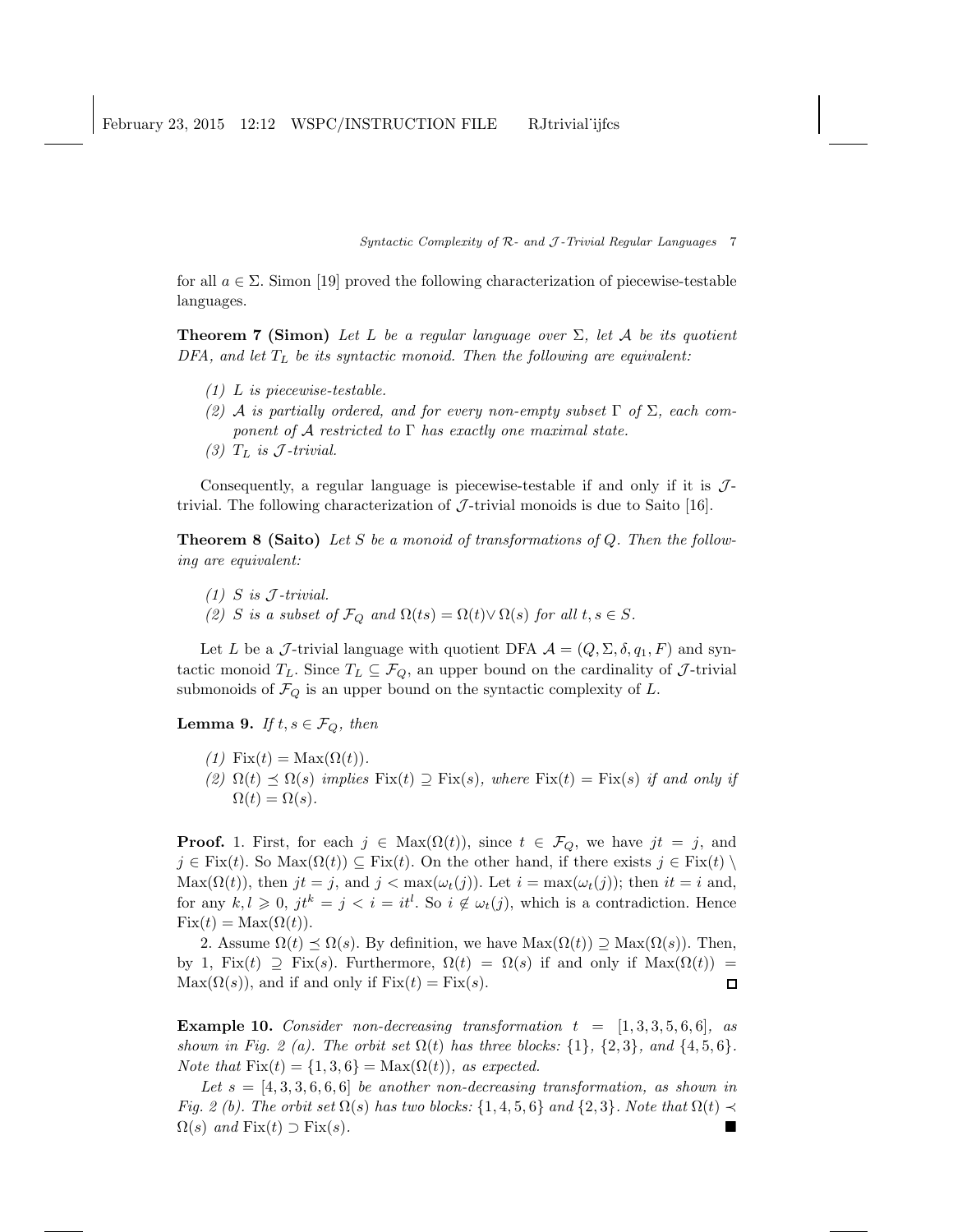

Fig. 2. Non-decreasing transformations  $t = [1, 3, 3, 5, 6, 6]$  and  $s = [4, 3, 3, 6, 6, 6]$ .

Define the transformation  $t_{\text{max}} = [2, 3, \ldots, n, n]$ . The subscript "max" is chosen because  $\Omega(t_{\text{max}}) = \{Q\}$  is the maximal element in the lattice  $\Pi_Q$ . Clearly  $t_{\text{max}} \in \mathcal{F}_Q$ and Fix $(t_{\text{max}}) = \{n\}$ . For any submonoid S of  $\mathcal{F}_Q$ , let  $S[t_{\text{max}}]$  be the smallest monoid containing  $t_{\text{max}}$  and all elements of S.

**Lemma 11.** Let S be a J-trivial submonoid of  $\mathcal{F}_Q$ . Then

- (1)  $S[t_{\text{max}}]$  is J-trivial.
- (2) Let  $\mathcal{A} = (Q, \Sigma, \delta, 1, \{n\})$  be the DFA in which each  $a \in \Sigma$  defines a distinct transformation in  $S[t_{\text{max}}]$ . Then A is minimal.

**Proof.** 1. By Theorem 8, it is sufficient to prove that for any  $t \in S$ ,  $\Omega(t) \vee \Omega(t_{\text{max}}) =$  $\Omega(t_{\text{max}})$  and  $\Omega(t_{\text{max}}) \vee \Omega(t) = \Omega(t_{\text{max}})$ . Note that  $\Omega(t_{\text{max}}) = \{Q\}$ ; so we have  $\Omega(t) \vee \Omega(t_{\text{max}}) = \Omega(t_{\text{max}}) \vee \Omega(t) = \{Q\}.$  On the other hand, since  $S \subseteq \mathcal{F}_Q$  and  $t_{\text{max}} \in \mathcal{F}_Q$ , both  $t_{\text{max}}$  and  $t_{\text{max}}t$  are non-decreasing as well. Suppose  $j \in \text{Fix}(t_t_{\text{max}});$ then  $j(t_{\text{max}}) = (jt)t_{\text{max}} = j$ . Since  $t_{\text{max}}$  is non-decreasing,  $jt \leq j$ ; and since t is also non-decreasing,  $j \leqslant jt$ . Hence  $jt = j$ , and  $jt_{\text{max}} = j$ , which implies that  $j \in \text{Fix}(t_{\text{max}})$  and  $j = n$ . Then  $\text{Fix}(t_{\text{max}}) = \{n\}$  and  $\Omega(t_{\text{max}}) = \{Q\}$ . Similarly,  $Fix(t_{\text{max}}t) = \{n\}$  and  $\Omega(t_{\text{max}}t) = \{Q\}$ . Therefore  $S[t_{\text{max}}]$  is also  $\mathcal{J}$ -trivial.

2. Suppose  $a_0 \in \Sigma$  performs the transformation  $t_{\text{max}}$ . Each state  $p \in Q$  can be reached from the initial state 1 by the word  $u = a_0^{p-1}$ , and p accepts the word  $v = a_0^{n-p}$ , while all other states reject v. So A is minimal.  $\Box$ 

For any J-trivial submonoid S of  $\mathcal{F}_Q$ , we denote by  $\mathcal{A}(S, t_{\text{max}})$  the DFA in Lemma 11. Then  $A(S, t_{\text{max}})$  is the quotient DFA of some J-trivial regular language L. Next, we have

**Lemma 12.** Let S be a J-trivial submonoid of  $\mathcal{F}_Q$ . For any  $t, s \in S$ , if  $\text{Fix}(t) =$ Fix(s), then  $\Omega(t) = \Omega(s)$ .

**Proof.** Pick any  $t, s \in S$  such that  $Fix(t) = Fix(s)$ . If  $t = s$ , then it is trivial that  $\Omega(t) = \Omega(s)$ . Assume  $t \neq s$ , and  $\Omega(t) \neq \Omega(s)$ . By Part 2 of Lemma 9, we have  $\Omega(t) \nless \Omega(s)$  and  $\Omega(s) \nless \Omega(t)$ . Then there exists  $i \in Q$  such that  $\omega_t(i) \nsubseteq \omega_s(i)$ . Let  $p = \max(\omega_t(i))$ . We define  $q \in Q$  as follows. If  $\max(\omega_t(i)) \neq \max(\omega_s(i)),$ then let  $q = \max(\omega_s(i));$  so  $q \neq p$ . Otherwise  $\max(\omega_t(i)) = \max(\omega_s(i)),$  and there exists  $j \in \omega_t(i)$  such that  $j \notin \omega_s(i)$ ; let  $q = \max(\omega_s(j))$ . Now  $p = \max(\omega_t(j))$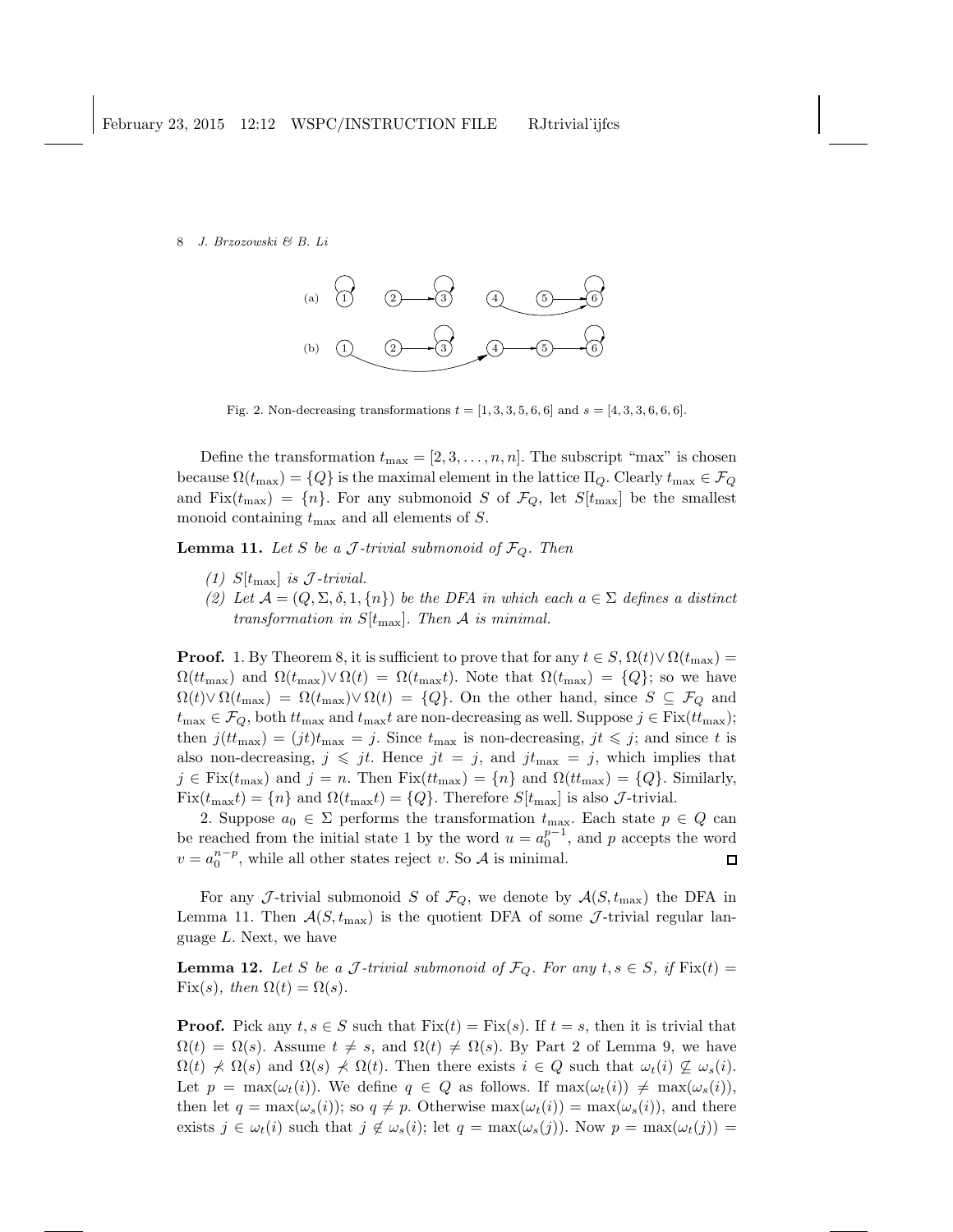$\max(\omega_t(i)) = \max(\omega_s(i))$ , and since  $j \notin \omega_s(i)$ , we have  $q \neq p$  as well. Note that  $p, q \in Fix(t) = Fix(s)$  in both cases. Consider the DFA  $\mathcal{A}(S, t_{\text{max}})$  with alphabet  $Σ$ , and suppose that  $a ∈ Σ$  performs t and  $b ∈ Σ$  performs s. Let B be the DFA  $\mathcal{A}(S, t_{\text{max}})$  restricted to  $\{a, b\}$ . Since  $p \in \omega_t(i)$  and  $q \in \omega_s(i)$ ,  $p, q$  are in the same component P of B. However, p and q are two distinct maximal states in P, which contradicts Theorem 7. Therefore  $\Omega(t) = \Omega(s)$ .  $\Box$ 

Example 13. To illustrate one usage of Lemma 12, we consider two nondecreasing transformations  $t = [2, 2, 4, 4]$  and  $s = [3, 2, 4, 4]$ . They have the same set of fixed points  $Fix(t) = Fix(s) = \{2, 4\}$ . However,  $\Omega(t) = \{\{1, 2\}, \{3, 4\}\}\$ and  $\Omega(s) = \{\{2\}, \{1, 3, 4\}\}\.$  By Lemma 12, t and s cannot appear together in a J-trivial monoid. Indeed, consider any minimal DFA  $\mathcal A$  having at least two inputs  $a, b$  such that a performs t and b performs s. The DFA B of A restricted to the alphabet  $\{a, b\}$ is shown in Fig. 3. There is only one component in  $\mathcal{B}$ , but there are two maximal states 2 and 4. By Theorem 7, the syntactic monoid of  $A$  is not  $J$ -trivial.



Fig. 3. DFA B with two inputs a and b, where  $t_a = [2, 2, 4, 4]$  and  $t_b = [3, 2, 4, 4]$ .

Let  $\pi$  be any partition of Q. A block X of  $\pi$  is *trivial* if it contains only one element; otherwise it is *non-trivial*. We define the set  $\mathcal{E}(\pi) = \{t \in \mathcal{F}_Q \mid \Omega(t) = \pi\}.$ Then

**Lemma 14.** If  $\pi$  is a partition of Q with r blocks, where  $1 \leq r \leq n$ , then  $|\mathcal{E}(\pi)| \leq$  $(n - r)!$ . Moreover, when  $r \neq n$ , equality holds if and only if  $\pi$  has exactly one non-trivial block.

**Proof.** Suppose  $\pi = \{X_1, \ldots, X_r\}$ , and  $|X_i| = k_i$  for each  $i, 1 \leq i \leq r$ . Without loss of generality, we can rearrange blocks  $X_i$  so that  $k_1 \leq \cdots \leq k_r$ . Let  $t \in \mathcal{E}(\pi)$ be any transformation. Then  $t \in \mathcal{F}_Q$ , and hence  $Fix(t) = Max(\Omega(t)) = Max(\pi)$ . Consider each block  $X_i$ , and suppose  $X_i = \{j_1, \ldots, j_{k_i}\}\$  with  $j_1 < \cdots < j_{k_i}$ . Since  $j_{k_i} = \max(X_i)$ , we have  $j_{k_i} \in \text{Fix}(t)$  and  $j_{k_i} t = j_{k_i}$ . On the other hand, if  $1 \leqslant l \leqslant k_i$ , then  $j_l \notin \text{Max}(\pi)$ , and since  $t \in \mathcal{F}_Q$ , we have  $j_l t > j_l$ ; since  $j_l t \in \omega_t(j_l) = X_i$ ,  $j_l t \in \{j_{l+1}, \ldots, j_{k_i}\}\.$  So there are  $(k_i - 1)!$  different  $t|_{X_i}$ , and there are  $\prod_{i=1}^r (k_i - 1)!$ different transformations t in  $\mathcal{E}(\pi)$ .

Clearly, if  $r = 1$ , then  $k_r = n$  and  $|\mathcal{E}(\pi)| = (n-1)!$ . Assume  $r \ge 2$ . Note that  $k_i \geq 1$  for all  $i, 1 \leq i \leq r$ , and  $\sum_{i=1}^r k_i = n$ . If  $k_1 = \cdots = k_{r-1} = 1$ , then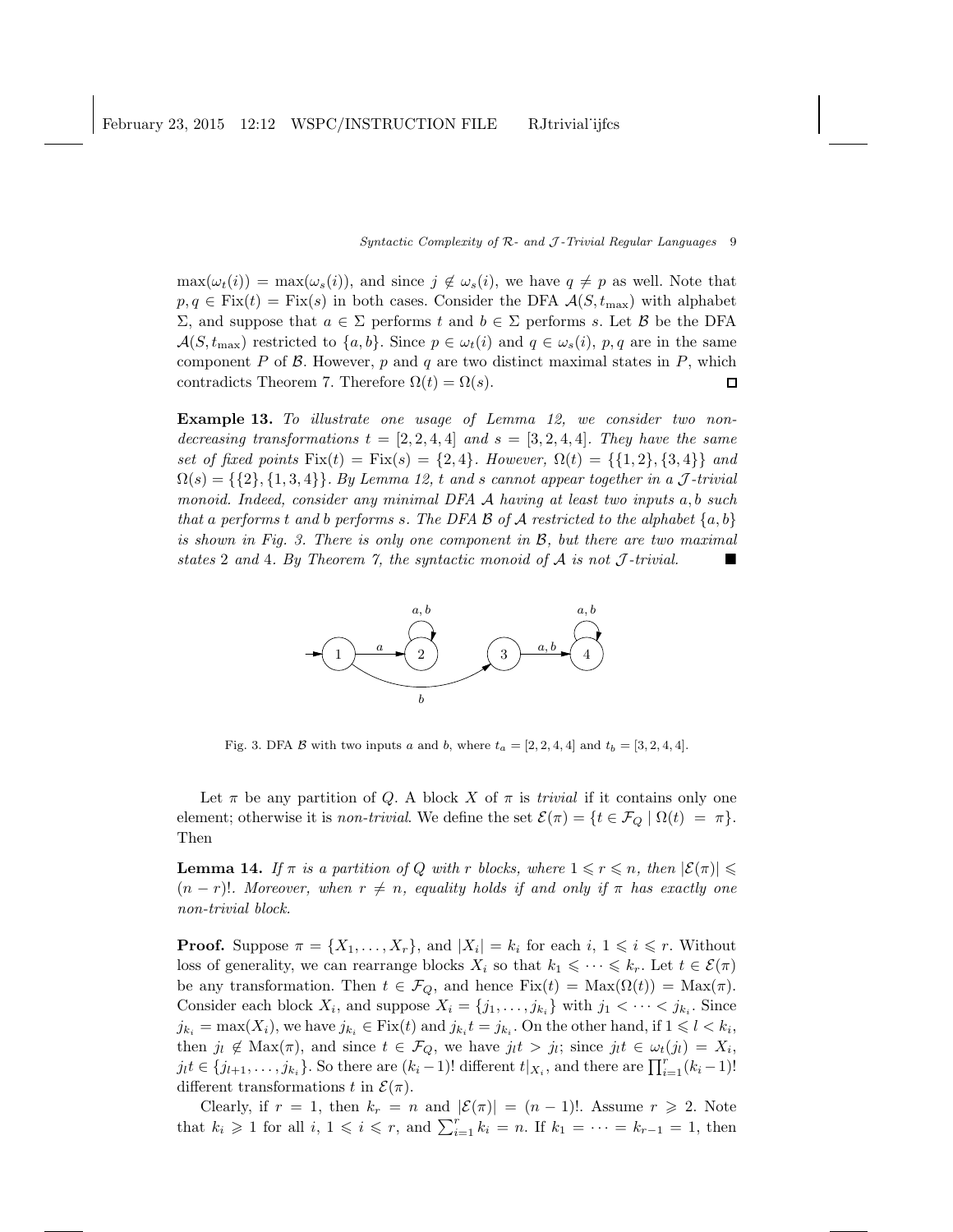$k_r = n - r + 1$ , and  $|\mathcal{E}(\pi)| = (k_r - 1)! \prod_{i=1}^{r-1} 0! = (n - r)!$ . Otherwise, let h be the smallest index such that  $k_h > 1$ . For all  $i, h \leq i \leq r-1$ , since  $k_i \leq k_r$ , we have  $(k_i - 1)! < (k_i - 1)^{k_i - 1} \leq (k_r - 1)^{k_i - 1}$ . Then

$$
|\mathcal{E}(\pi)| = (k_r - 1)! \prod_{i=1}^{h-1} 0! \prod_{i=h}^{r-1} (k_i - 1)! < (k_r - 1)! \prod_{i=h}^{r-1} (k_r - 1)^{k_i - 1}
$$
  

$$
= (k_r - 1)! \cdot (k_r - 1)^{\sum_{i=h}^{r-1} (k_i - 1)}
$$
  

$$
< (k_r - 1)! \cdot k_r (k_r + 1) \cdots (k_r - 1 + \sum_{i=h}^{r-1} (k_i - 1))
$$
  

$$
= (k_r - 1)! \cdot k_r (k_r + 1) \cdots (n - r) = (n - r)!
$$

Therefore the lemma holds.

**Example 15.** Suppose  $n = 10$ ,  $r = 3$ , and consider the partition  $\pi = \{X_1, X_2, X_3\}$ , where  $X_1 = \{1, 2, 5\}, X_2 = \{3, 7\}, \text{ and } X_3 = \{4, 6, 8, 9, 10\}. \text{ Then } k_1 = |X_1| = 3,$  $k_2 = |X_2| = 2$ , and  $k_3 = |X_3| = 5$ . Let  $t \in \mathcal{E}(\pi)$  be an arbitrary transformation; then  $Fix(t) = \{5, 7, 10\}$ . For any  $j \in X_1$ , if  $j = 1$ , then jt could be 2 or 5; otherwise  $j = 2$ or 5, and jt must be 5. So there are  $(k_1 - 1)! = 2!$  different  $t|_{X_1}$ . Similarly, there are  $(k_2-1)! = 1! \text{ different } t|_{X_2} \text{ and } (k_3-1)! = 4! \text{ different } t|_{X_3}.$  So  $|\mathcal{E}(\pi)| = 2!1!4! = 48.$ 

Consider another partition  $\pi' = \{X'_1, X'_2, X'_3\}$  with three blocks, where  $X'_1 = \{5\}$ ,  $X'_2 = \{7\}$ , and  $X'_3 = \{1, 2, 3, 4, 6, 8, 9, 10\}$ . Now  $k_1 = |X'_1| = 1$ ,  $k_2 = |X'_2| = 1$ , and  $k_3 = |X'_3| = 8$ . We have  $\text{Max}(\pi') = \text{Max}(\pi) = \{5, 7, 10\}$ . Then, for any  $t \in \mathcal{E}(\pi')$ ,  $Fix(t) = \{5, 7, 10\}$  as well. Since  $k_1 = k_2 = 1$ , both  $t|_{X_1}$  and  $t|_{X_2}$  are unique. There are  $(k_3-1)!$  = 7! different  $t|_{X_3}$ . Together we have  $|\mathcal{E}(\pi')|=1!1!7! = (10-3)! = 5040$ , which is the upper bound in Lemma 14 for  $n = 10$  and  $r = 3$ .

Note that, for any  $t \in \mathcal{F}_Q$ , we have  $n \in \text{Fix}(t)$ . Let  $\mathcal{P}_n(Q)$  be the set of all subsets Z of Q such that  $n \in \mathbb{Z}$ . Then we obtain the following upper bound.

**Proposition 16.** For  $n \geq 1$ , if S is a J-trivial submonoid of  $\mathcal{F}_Q$ , then

$$
|S| \leqslant \sum_{r=1}^{n} {n-1 \choose r-1} (n-r)! = \lfloor e(n-1)! \rfloor.
$$

**Proof.** Assume S is a J-trivial submonoid of  $\mathcal{F}_Q$ . For any  $Z \in \mathcal{P}_n(Q)$ , let  $S_Z =$  $\{t \in S \mid \text{Fix}(t) = Z\}$ . Then  $S = \bigcup_{Z \in \mathcal{P}_n(Q)} S_Z$ , and for any  $Z_1, Z_2 \in \mathcal{P}_n(Q)$  with  $Z_1 \neq Z_2$ ,  $S_{Z_1} \cap S_{Z_2} = \emptyset$ .

Pick any  $Z \in \mathcal{P}_n(Q)$ . By Lemma 12, for any  $t, s \in S_Z$ , since  $Fix(t) = Fix(s) = Z$ , we have  $\Omega(t) = \Omega(s) = \pi$  for some partition  $\pi \in \Pi_{\mathcal{O}}$ . Then  $S_Z \subseteq \mathcal{E}(\pi)$ . Suppose  $r = |Z|$ . By Lemma 14,  $|S_Z| \leq |\mathcal{E}(\pi)| \leq (n-r)!$ . Since  $n \in \mathbb{Z}$ ,  $1 \leq r \leq n$ ; and since there are  $\binom{n-1}{r-1}$  different  $Z \in \mathcal{P}_n(Q)$ , we have

$$
|S| = \sum_{Z \in \mathcal{P}_n(Q)} |S_Z| \leq \sum_{r=1}^n {n-1 \choose r-1} (n-r)! = \sum_{r=1}^n \frac{(n-1)!}{(r-1)!} = \lfloor e(n-1)! \rfloor.
$$

 $\Box$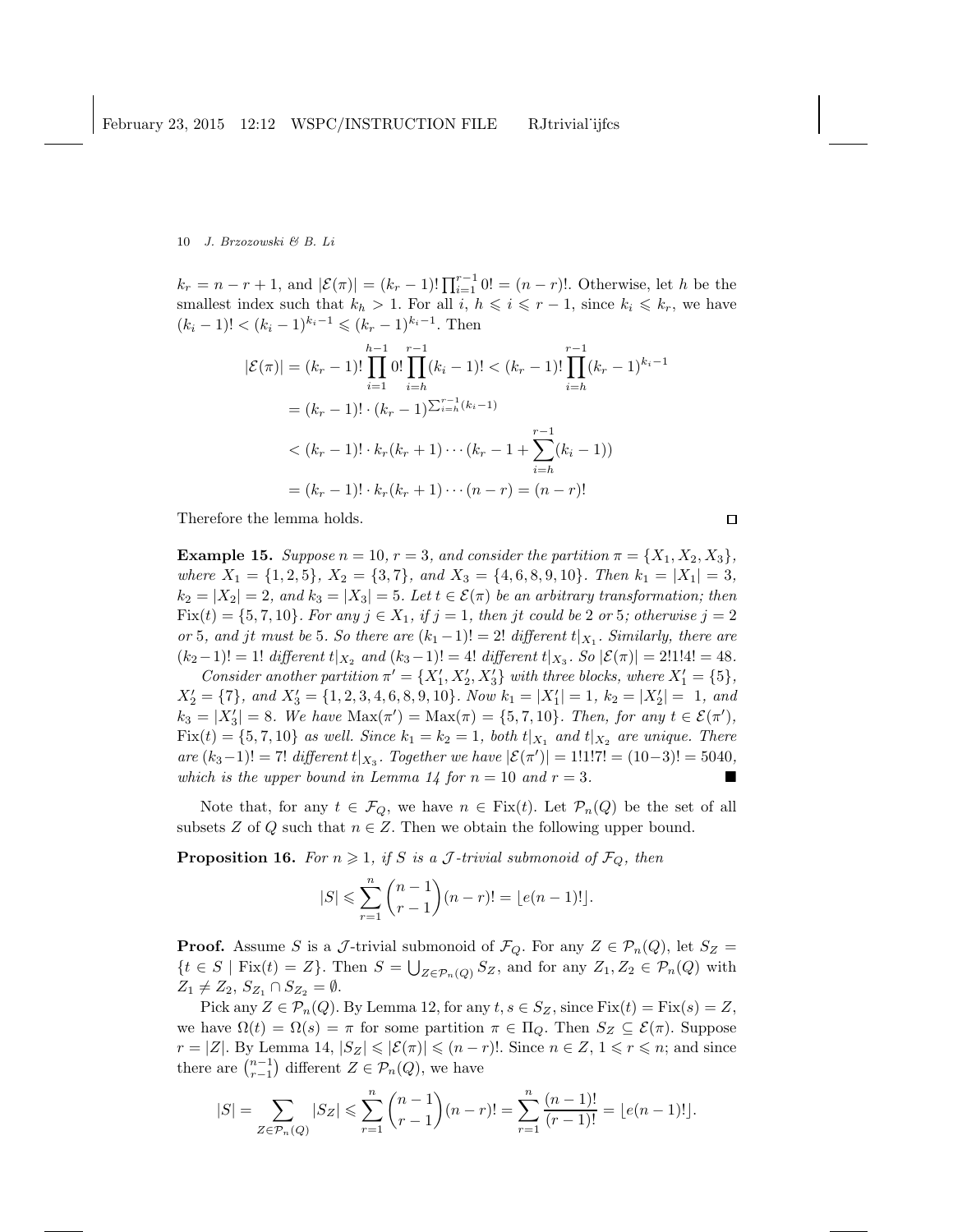#### Syntactic Complexity of  $R$ - and  $J$ -Trivial Regular Languages 11

 $\Box$ 

The last equality is a well-known identity in combinatorics [15].

The above upper bound is met by the following monoid  $S_n$ . For any  $Z \in \mathcal{P}_n(Q)$ , suppose  $Z = \{j_1, \ldots, j_r, n\}$  such that  $j_1 < \cdots < j_r < n$  for some  $r \geq 0$ ; then we define partition  $\pi_Z = \{Q\}$  if  $Z = \{n\}$ , and  $\pi_Z = \{\{j_1\}, \ldots, \{j_r\}, Q \setminus \{j_1, \ldots, j_r\}\}\$ otherwise. Let

$$
\mathcal{S}_n = \bigcup_{Z \in \mathcal{P}_n(Q)} \mathcal{E}(\pi_Z).
$$

**Example 17.** Suppose  $n = 4$ ; then  $|\mathcal{P}_4(Q)| = 2^3 = 8$ . First consider  $Z =$  ${1, 3, 4} \in \mathcal{P}_4(Q)$ . By definition,  $\pi_Z = {\{1\}, {3\}, {2, 4\}}$ . There is only one transformation  $t_1 = [1, 4, 3, 4]$  in  $\mathcal{E}(\pi_Z)$ . If  $Z' = \{3, 4\}$ , then  $\pi_{Z'} = \{\{3\}, \{1, 2, 4\}$ . There are two transformations  $t_2 = [2, 4, 3, 4]$  and  $t_3 = [4, 4, 3, 4]$  in  $\mathcal{E}(\pi_{Z'})$ . Table 1 summarizes the number of transformations in  $\mathcal{E}(\pi_Z)$  for each  $Z \in \mathcal{P}_4(Q)$ . Note that the  $set$   $S_4$  contains 16 transformations in total.

| Z             | Blocks of $\pi_Z$                       | $ \mathcal{E}(\pi_Z) $ |
|---------------|-----------------------------------------|------------------------|
|               | $\{1,2,3,4\}$ $\{1\},\{2\},\{3\},\{4\}$ |                        |
| $\{1, 2, 4\}$ | $\{1\}, \{2\}, \{3,4\}$                 | $\mathbf{1}$           |
| $\{1, 3, 4\}$ | $\{1\}, \{3\}, \{2,4\}$                 | $\mathbf{1}$           |
| $\{2,3,4\}$   | $\{2\}, \{3\}, \{1,4\}$                 | $\mathbf{1}$           |
| $\{1,4\}$     | $\{1\}, \{2,3,4\}$                      | $\mathfrak{D}$         |
| $\{2,4\}$     | $\{2\}, \{1,3,4\}$                      | $\mathfrak{D}$         |
| $\{3,4\}$     | $\{3\}, \{1,2,4\}$                      | $\mathfrak{D}$         |
| $\{4\}$       | $\{1, 2, 3, 4\}$                        | 6                      |

Table 1. Number of transformations in  $\mathcal{E}(\pi_Z)$  for each  $Z \in \mathcal{P}_4(Q)$ .

**Proposition 18.** For  $n \geq 1$ , the set  $S_n$  is a J-trivial submonoid of  $\mathcal{F}_Q$  with cardinality

$$
|\mathcal{S}_n| = \sum_{r=1}^n {n-1 \choose r-1} (n-r)! = \lfloor e(n-1)! \rfloor.
$$

**Proof.** First we prove the following claim:

**Claim:** For any  $t, s \in \mathcal{S}_n$ ,  $\Omega(ts) = \pi_Z$  for some  $Z \in \mathcal{P}_n(Q)$ .

Let  $t \in \mathcal{E}(\pi_{Z_1})$  and  $s \in \mathcal{E}(\pi_{Z_2})$  for some  $Z_1, Z_2 \in \mathcal{P}_n(Q)$ . Suppose  $\Omega(ts) \neq \pi_Z$ for any  $Z \in \mathcal{P}_n(Q)$ . Then there exists a block  $X_0 \in \Omega(ts)$  such that  $n \notin X_0$  and  $|X_0| \geq 2$ . Let  $h = \max(X_0)$ ; then  $h(ts) = h$ , and since both t and s are nondecreasing,  $ht = h$  and  $hs = h$ . Since  $h \neq n$ , both  $\omega_t(h)$  and  $\omega_s(h)$  are trivial blocks. Now let  $j \in X_0$  such that  $j(ts) = h$  and  $j \neq h$ . If  $jt \neq h$ , then  $jt \in \omega_s(h)$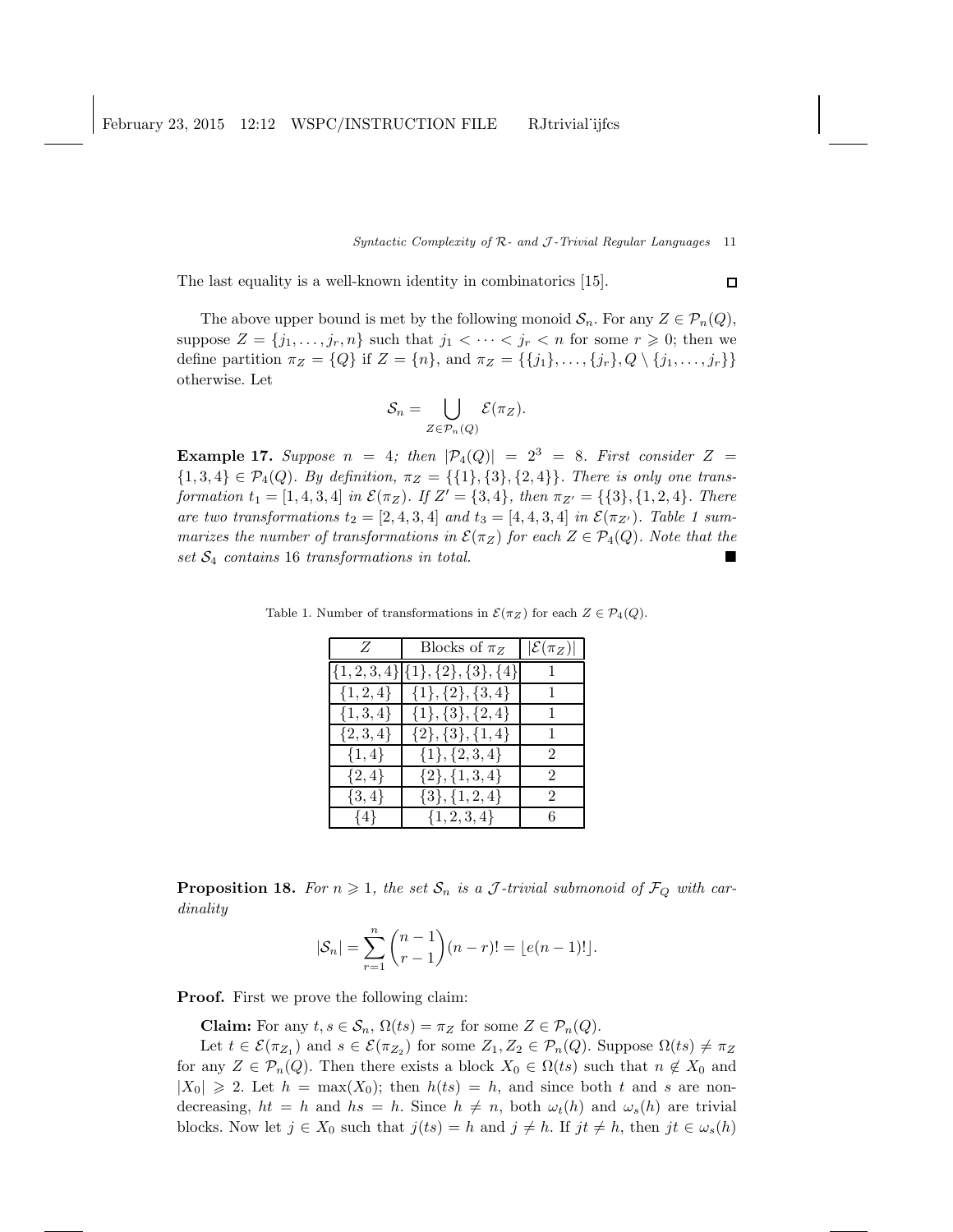and  $\omega_s(h)$  is a non-trivial block, a contradiction. Otherwise  $jt = h$ , then  $\omega_t(h)$  is a non-trivial block, a contradiction again. So the claim holds.

By the claim, for any  $t, s \in \mathcal{S}_n$ , since  $\Omega(ts) = \pi_Z$  for some  $Z \in \mathcal{P}_n(Q)$ ,  $ts \in$  $\mathcal{E}(\pi_Z) \subseteq \mathcal{S}_n$ . Hence  $\mathcal{S}_n$  is a submonoid of  $\mathcal{F}_Q$ .

Next we show that  $S_n$  is  $\mathcal{J}$ -trivial. Pick any  $t, s \in S_n$ , and suppose  $t \in \mathcal{E}(\pi_{Z_1})$ and  $s \in \mathcal{E}(\pi_{Z_2})$  for some  $Z_1, Z_2 \in \mathcal{P}_n(Q)$ . Suppose  $\text{Max}(Z_1) \cap \text{Max}(Z_2) =$  ${j_1, \ldots, j_r, n}$ , for some  $r \geq 0$ . Then we have  $Z_1 \vee Z_2 = \{\{j_1\}, \ldots, \{j_r\}, X\}$ , where  $X = Q \setminus \{j_1, \ldots, j_r\}$  and  $n \in X$ . On the other hand, by the claim,  $\Omega(ts) = \{\{p_1\}, \ldots, \{p_k\}, Y\}$  for some  $p_1, \ldots, p_k \in Q$ , where  $Y = Q \setminus \{p_1, \ldots, p_k\}$ and  $n \in Y$ . Note that, since  $S_n \subseteq \mathcal{F}_Q$ ,  $\text{Max}(\Omega(ts)) = \text{Fix}(ts) = \text{Fix}(t) \cap$ Fix(s) = Max(Z<sub>1</sub>) ∩ Max(Z<sub>2</sub>). Then  $r = k$  and  $\{j_1, ..., j_r\} = \{p_1, ..., p_k\}$ . Hence  $\Omega(t) \vee \Omega(s) = Z_1 \vee Z_2 = \Omega(ts)$ . By Theorem 8,  $S_n$  is  $\mathcal{J}$ -trivial.

For any  $Z \in \mathcal{P}_n(Q)$  with  $|Z| = r$ , where  $1 \leq r \leq n$ , we have  $\pi_Z = \{X_1, \ldots, X_r\}$ with  $k_i = |X_i| = 1$  for  $1 \leq i < r$ , and  $k_r = |X_r|$ . By Lemma 14,  $|\mathcal{E}(\pi_Z)| = (n - r)!$ . Moreover, if  $Z_1 \neq Z_2$ , then  $\mathcal{E}(\pi_{Z_1}) \cap \mathcal{E}(\pi_{Z_2}) = \emptyset$ . Since  $n \in Z$  is fixed, there are  $\binom{n-1}{r-1}$  different Z. Therefore  $|S_n| = \sum_{r=1}^n \binom{n-1}{r-1} (n-r)! = \lfloor e(n-1)! \rfloor$ . 口

We now define a generating set of the monoid  $S_n$ . Suppose  $n \geq 1$ . For any  $Z \in \mathcal{P}_n(Q)$ , if  $Z = Q$ , then let  $t_Z = 1$ . Otherwise, let  $h_Z = \max(Q \setminus Z)$ , and let  $t_Z$ be a transformation of Q defined by: For all  $j \in Q$ ,

$$
jtz \stackrel{\text{def}}{=} \begin{cases} j & \text{if } j \in Z, \\ n & \text{if } j = h_Z, \\ h_Z & \text{otherwise.} \end{cases}
$$

Let  $\mathcal{GS}_n = \{t_Z \mid Z \in \mathcal{P}_n(Q)\}.$ 

**Proposition 19.** For  $n \geq 1$ , the monoid  $S_n$  can be generated by the set  $\mathcal{GS}_n$  of  $2^{n-1}$  transformations of Q.

**Proof.** First, for any  $t_Z \in \mathcal{GS}_n$ , where  $Z \in \mathcal{P}_n(Q)$ , we have  $\Omega(t_Z) = \pi_Z$ ; hence  $t_Z \in$  $\mathcal{E}(\pi_Z) \subseteq \mathcal{S}_n$ . So  $\mathcal{GS}_n \subseteq \mathcal{S}_n$  and  $\langle \mathcal{GS}_n \rangle \subseteq \mathcal{S}_n$ , where  $\langle \mathcal{GS}_n \rangle$  denotes the semigroup generated by  $\mathcal{GS}_n$ .

Fix arbitrary  $Z \in \mathcal{P}_n(Q)$ , and suppose  $U = Q \setminus Z$ . If  $U = \emptyset$ , then  $\pi_Z =$  $\{\{1\},\ldots,\{n\}\}\$ and  $\mathcal{E}(\pi_Z)=\{\mathbf{1}\}\subseteq \langle\mathcal{GS}_n\rangle$ . Assume  $U\neq\emptyset$  in the following. Let Y be the only non-trivial block in  $\pi_Z$ . Note that  $Y = U \cup \{n\}$  and  $h_Z = \max(U)$ . For any  $t \in \mathcal{E}(\pi_Z)$ , since Fix $(t) = Z$  and  $h_Z \notin Z$ ,  $h_Z t > h_Z$ ; and since Y is an orbit of t,  $h_Zt = n$ . We prove by induction on  $|U| = |Q \setminus Z|$  that  $\mathcal{E}(\pi_Z) \subseteq \langle \mathcal{GS}_n \rangle$ .

- (1) If  $U = \{h_Z\}$ , then  $Y = \{h_Z, n\}$ . So  $t = (h_Z \rightarrow n) = t_Z \subseteq \langle \mathcal{GS}_n \rangle$ .
- (2) Otherwise  $U = \{h_1, \ldots, h_l, h_Z\}$  for some  $h_1 < \cdots < h_l < h_Z < n$  and  $l \geq 1$ . Assume that, for any  $Z' \in \mathcal{P}_n(Q)$  with  $|Q \backslash Z'| \leq l$ , we have  $\mathcal{E}(\pi_{Z'}) \subseteq \langle \mathcal{GS}_n \rangle$ . Then  $Y = \{h_1, \ldots, h_l, h_Z, n\}$ , and  $t_Z = (h_Z \rightarrow n)(h_l \rightarrow h_Z) \cdots (h_1 \rightarrow h_l)$  $h_Z$ ). For any  $t \in \mathcal{E}(\pi_Z)$ , since Y is an orbit of t and  $Q \setminus Y \subseteq \text{Fix}(t), t$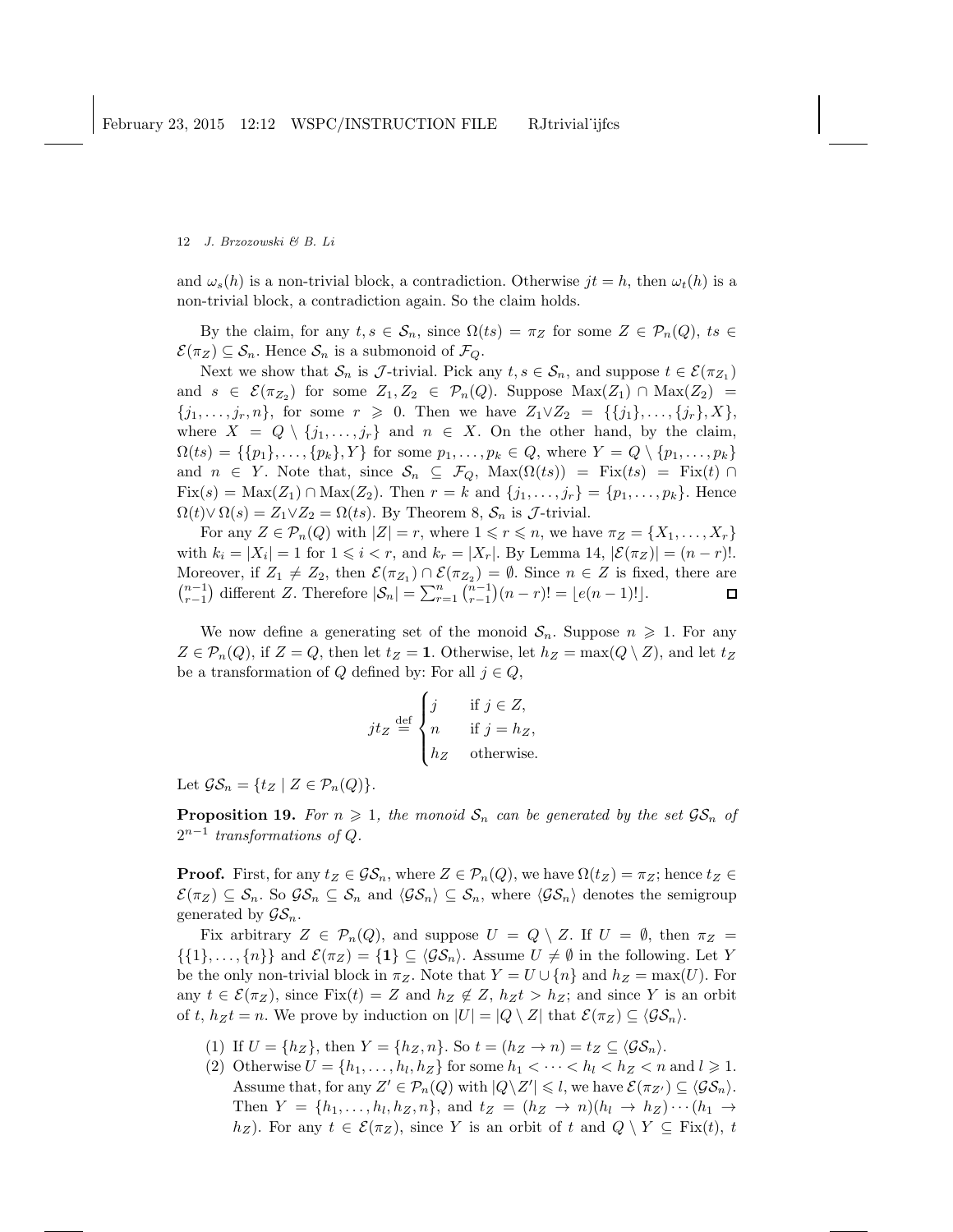## Syntactic Complexity of  $R$ - and  $J$ -Trivial Regular Languages 13

must have the form  $t = (h_Z \rightarrow n)(h_l \rightarrow j_l) \cdots (h_1 \rightarrow j_1)$ , where  $j_i \in$  ${h_{i+1}, \ldots, h_l, h_Z, n}$  for  $i = 1, \ldots, l$ . Let  ${h_1, \ldots, h_l} = V \cup W$  such that  $h_i \in V$  if and only if  $j_i = h_i t = h_Z$ . Suppose  $V = \{h_{p_1}, \ldots, h_{p_k}\}\$  and  $W =$  ${h_{q_1}, \ldots, h_{q_m}}$ , where  $h_{p_1} < \cdots < h_{p_k}, h_{q_1} < \cdots < h_{q_m}, 0 \leq k, m \leq l$  and  $l = k + m$ . Let  $t_1 = (h_Z \rightarrow n), t_2 = (h_Z \rightarrow n)(h_{p_1} \rightarrow h_Z) \cdots (h_{p_k} \rightarrow h_Z),$ and  $t_3 = (h_{p_1} \to n) \cdots (h_{p_k} \to n) (h_{q_m} \to j_{q_m}) \cdots (h_{q_1} \to j_{q_1})$ . Note that  $t_1 = t_{Z'}$  for  $Z' = Q \setminus \{h_Z\}$ , and  $t_2 = t_{Z''}$  for  $Z'' = Q \setminus \{h_{p_1}, \ldots, h_{p_k}, h_Z\}$ . Also note that  $Fix(t_3) = Fix(t) \cup \{h_Z\}$ , and since  $j_{q_i} = h_{q_i} t \in U \setminus \{h_Z\}$ for all  $h_{q_i} \in W$ , we have  $t_3 \in \mathcal{E}(\pi_{Z''})$  for  $Z''' = Z \cup \{h_Z\}$ . By assumption,  $t_3 \in \langle \mathcal{GS}_n \rangle$ . Now

$$
t_1t_2t_3 = (h_Z \to n) \circ (h_Z \to n)(h_{p_1} \to h_Z) \cdots (h_{p_k} \to h_Z)
$$
  
\n
$$
\circ (h_{p_1} \to n) \cdots (h_{p_k} \to n)(h_{q_m} \to j_{q_m}) \cdots (h_{q_1} \to j_{q_1})
$$
  
\n
$$
= (h_Z \to n)(h_{p_1} \to h_Z) \cdots (h_{p_k} \to h_Z)(h_{q_m} \to j_{q_m}) \cdots (h_{q_1} \to j_{q_1})
$$
  
\n
$$
= t.
$$

Thus  $t \in \langle \mathcal{GS}_n \rangle$  and  $\mathcal{E}(\pi_Z) \subseteq \langle \mathcal{GS}_n \rangle$ .

By induction,  $S_n = \bigcup_{Z \in \mathcal{P}_n(Q)} \mathcal{E}(\pi_Z) \subseteq \langle \mathcal{GS}_n \rangle$ . Therefore  $\mathcal{S}_n = \langle \mathcal{GS}_n \rangle$ . Since there are  $2^{n-1}$  different  $Z \in \mathcal{P}_n(Q)$ , there are  $2^{n-1}$  transformations in  $\mathcal{GS}_n$ .  $\Box$ 

**Example 20.** Suppose  $n = 5$ . Consider  $Z = \{3, 5\} \in \mathcal{P}_5(Q)$ , and  $t = [2, 4, 3, 5, 5] \in$  $\mathcal{E}(\pi_Z)$ . The transition graph of t is shown in Fig. 4 (a). As in Proposition 19, we have  $U = \{1, 2, 4\}$  and  $h_Z = 4$ . To show that  $t \in \langle \mathcal{GS}_5 \rangle$ , we find  $V = \{2\}$  and  $W =$  ${1}.$  Then let  $t_1 = (4 \rightarrow 5), t_2 = (4 \rightarrow 5)(2 \rightarrow 4),$  and  $t_3 = (2 \rightarrow 5)(1 \rightarrow 2).$  We assume that  $t_3 \in \langle \mathcal{GS}_5 \rangle$ ; in fact,  $t_3 = t_{Z'''}$  for  $Z''' = \{3, 4, 5\}$  in this example. The transition graphs of  $t_1$ ,  $t_2$ , and  $t_3$  are shown in Fig. 4 (b), (c), and (d), respectively. One can verify that  $t = t_1t_2t_3$ , and hence  $t \in \langle \mathcal{GS}_5 \rangle$ .



Fig. 4. Transition graphs of  $t = [2, 4, 3, 5, 5], t' = [1, 4, 3, 5, 5],$  and  $t_{Z''} = [2, 5, 3, 4, 5].$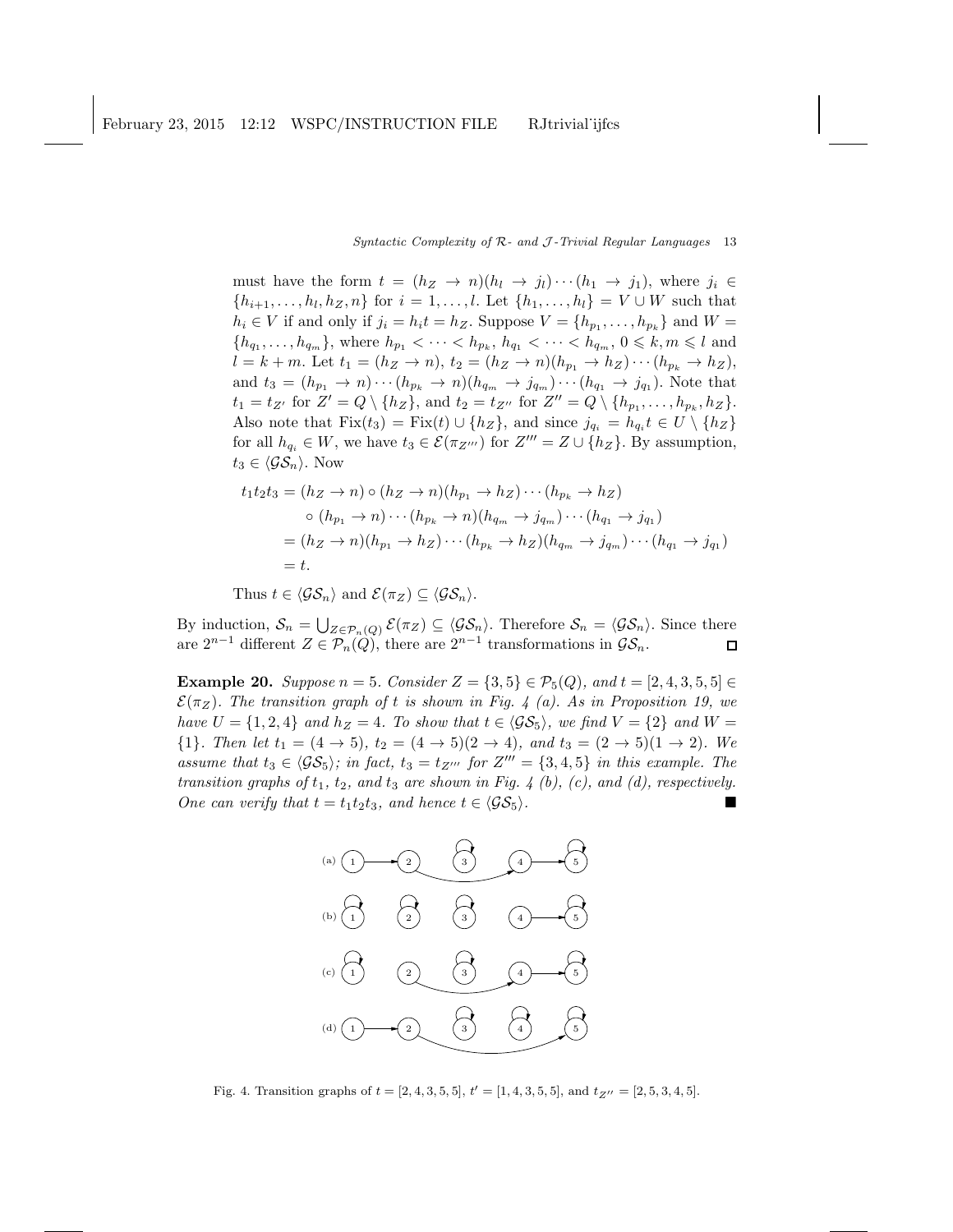Now, by Propositions 16, 18, and 19, we have

**Theorem 21.** Let  $L \subseteq \Sigma^*$  be a J-trivial regular language with quotient complexity  $n \geq 1$ . Then its syntactic complexity  $\sigma(L)$  satisfies  $\sigma(L) \leqslant |e(n-1)!|$ , and this bound is tight if  $|\Sigma| \geq 2^{n-1}$ .

It was shown by Saito [16] that, if S is a J-trivial submonoid of  $\mathcal{F}_Q$ , then  $\Omega(S) = {\Omega(t) | t \in S} \subseteq \Pi_Q$  forms a ∨-semilattice, called a J- $\vee$ -semilattice, such that  $\text{Max}(\Omega(t) \vee \Omega(s)) = \text{Fix}(t) \cap \text{Fix}(s)$ . Let  $\mathcal{P}_{\vee}(\Pi_{\Omega})$  be the set of all  $\mathcal{J}$ -∨-semilattices that are subsets of  $\Pi_Q$ . A maximal *J*-trivial submonoid *S* of  $\mathcal{F}_Q$ corresponds to a maximal element P in  $\mathcal{P}_{\vee}(\Pi_Q)$ , with respect to set inclusion, such that  $S = \bigcup_{\pi \in P} \mathcal{E}(\pi)$ .  $P \in \mathcal{P}_{\vee}(\Pi_Q)$  is called full if  $\{\text{Max}(\pi) \mid \pi \in P\}$  $\mathcal{P}_n(Q)$ , which is an maximal element in  $\mathcal{P}_{\vee}(\Pi_Q)$  with respect to set inclusion. The monoid  $S_n$  then corresponds to a full  $\mathcal{J}\text{-}\vee\text{-semilattice}$ , and hence it is maximal. Saito described all maximal  $\mathcal{J}$ -trivial submonoid of  $\mathcal{F}_{Q}$  and those corresponding to full J-∨-semilattices. However, here we consider the J-trivial submonoid of  $\mathcal{F}_Q$ with maximum cardinality.

## 5. Conclusion

We proved that n! and  $|e(n-1)!|$  are the tight upper bounds on the syntactic complexities of  $\mathcal{R}_2$ - and  $\mathcal{J}_2$ -trivial languages with n quotients, respectively. For  $n \geq 2$ , the upper bound for R-trivial languages can be met using  $1 + \binom{n}{2}$  letters, and the upper bound for  $\mathcal{J}$ -trivial languages, using  $2^{n-1}$  letters. It remains open whether the upper bound for  $\mathcal{J}$ -trivial languages can be met with fewer than  $2^{n-1}$  letters. The syntactic complexity of  $\mathcal{L}\text{-trivial languages}$  is also open.

#### References

- [1] J. Brzozowski and F. E. Fich, Languages of R-trivial monoids, *J. Comput. System Sci.* 20(1) (1980) 32–49.
- [2] J. Brzozowski and B. Li, Syntactic complexity of  $\mathcal{R}$  and  $\mathcal{J}$ -trivial regular languages, *DCFS 2013* , eds. H. Jurgensen and R. Reis *LNCS* 8031, (Springer, 2013), pp. 160– 171.
- [3] J. Brzozowski, B. Li and D. Liu, Syntactic complexities of six classes of star-free languages, *J. Autom. Lang. Comb.* (2013) To appear.
- [4] J. Brzozowski, B. Li and Y. Ye, Syntactic complexity of prefix-, suffix-, bifix-, and factor-free regular languages, *Theoret. Comput. Sci.* 449 (2012) 37–53.
- [5] J. Brzozowski and Y. Ye, Syntactic complexity of ideal and closed languages, *DLT 2011* , eds. G. Mauri and A. Leporati *LNCS* 6795, (Springer Berlin / Heidelberg, 2011), pp. 117–128.
- [6] O. Ganyushkin and V. Mazorchuk, *Classical Finite Transformation Semigroups: An Introduction* (Springer, 2009).
- [7] M. Holzer and B. König, On deterministic finite automata and syntactic monoid size, *Theoret. Comput. Sci.* 327(3) (2004) 319–347.
- [8] G. Jirásková and T. Masopust, On the state and computational complexity of the reverse of acyclic minimal DFAs, *CIAA 2012* , eds. N. Moreira and R. Reis *LNCS* 7381, (Springer, 2012), pp. 229–239.